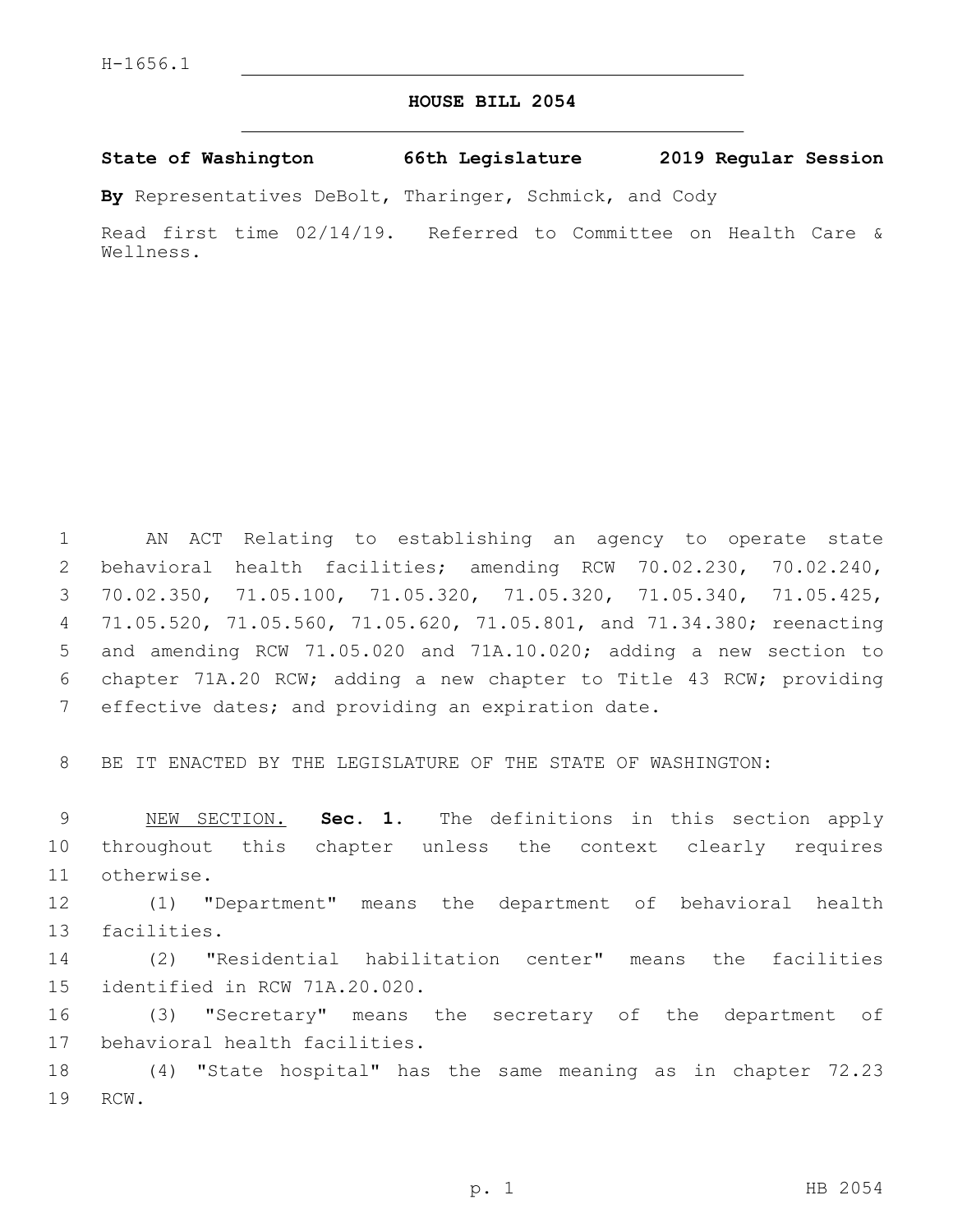NEW SECTION. **Sec. 2.** (1) The department of behavioral health facilities is created as an executive branch agency. The department is vested with all powers and duties related to the operation of state hospitals and residential habilitation facilities.

5 (2) The department shall:

 (a) Establish agreements with other state, local, and tribal agencies, as necessary to coordinate the safe and timely transfer of persons being transitioned into the custody of the department or 9 discharged from the custody of the department.

 (b) Collaborate with other state and federal agencies to maximize participation of the federal government in the financing of state hospitals and residential habilitation centers and the care of 13 persons residing in those facilities.

 (c) Adopt rules, policies, and procedures in accordance with chapter 34.05 RCW, as necessary to implement and administer the 16 provisions of this chapter.

 NEW SECTION. **Sec. 3.** The executive head and appointing authority of the department shall be the secretary of behavioral health facilities. The secretary shall be appointed by the governor with the consent of the senate, and shall serve at the pleasure of the governor. The secretary shall be paid a salary to be fixed by the governor in accordance with the provisions of RCW 43.03.040. If a vacancy occurs in the position while the senate is not in session, the governor shall make a temporary appointment until the next 25 meeting of the senate, when the governor shall present to that body the nomination for the office.

 NEW SECTION. **Sec. 4.** The office of financial management shall establish an interagency work group of representatives from the department of social and health services, the health care authority, the department of health, and the department of children, youth, and families. The work group shall develop a plan for the transition of functions to the department of behavioral health facilities and make recommendations for sharing responsibilities between agencies where there may be overlapping authority. The work group shall adopt any interagency agreements and data sharing agreements as necessary to assure the proper functioning of residential habilitation centers and state hospitals. The work group shall identify any legislative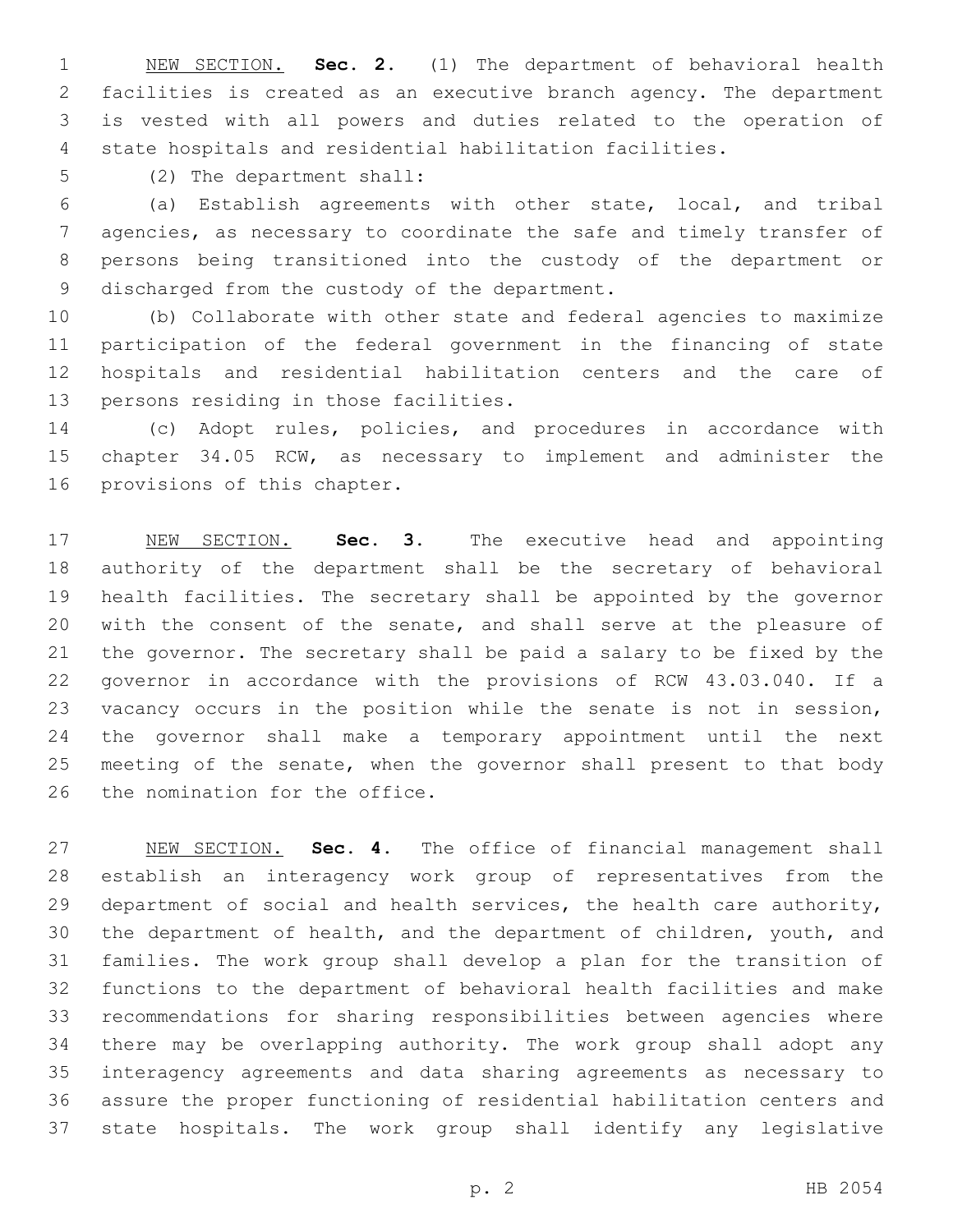changes necessary to meet the July 1, 2020, establishment of the 2 department of behavioral health facilities.

 NEW SECTION. **Sec. 5.** (1) All powers, duties, and functions of the department of social and health services pertaining to the operation of state hospitals and residential habilitation centers are transferred to the department of behavioral health facilities. All references to the secretary or the department of social and health services in the Revised Code of Washington mean the secretary or the department of behavioral health facilities when referring to the functions transferred in this section.

 (2)(a) All reports, documents, surveys, books, records, files, papers, or written material in the possession of the department of 13 social and health services pertaining to the powers, duties, and functions transferred must be delivered to the custody of the department of behavioral health facilities. All cabinets, furniture, office equipment, motor vehicles, and other tangible property employed by the department of social and health services in carrying out the powers, duties, and functions transferred must be made available to the department of behavioral health facilities. All funds, credits, or other assets held in connection with the powers, duties, and functions transferred are assigned to the department of 22 behavioral health facilities.

 (b) Any appropriations made to the department of social and 24 health services for carrying out the powers, duties, and functions transferred are, on the effective date of this section, transferred and credited to the department of behavioral health facilities.

 (c) Whenever any question arises as to the transfer of any personnel, funds, books, documents, records, papers, files, equipment, or other tangible property used or held in the exercise of the powers and the performance of the duties and functions transferred, the director of financial management shall make a determination as to the proper allocation and certify the same to the 33 state agencies concerned.

 (3) All employees of the department of social and health services engaged in performing the powers, duties, and functions transferred are transferred to the jurisdiction of the department of behavioral health facilities. All employees classified under chapter 41.06 RCW, the state civil service law, are assigned to the department of behavioral health facilities to perform their usual duties upon the

p. 3 HB 2054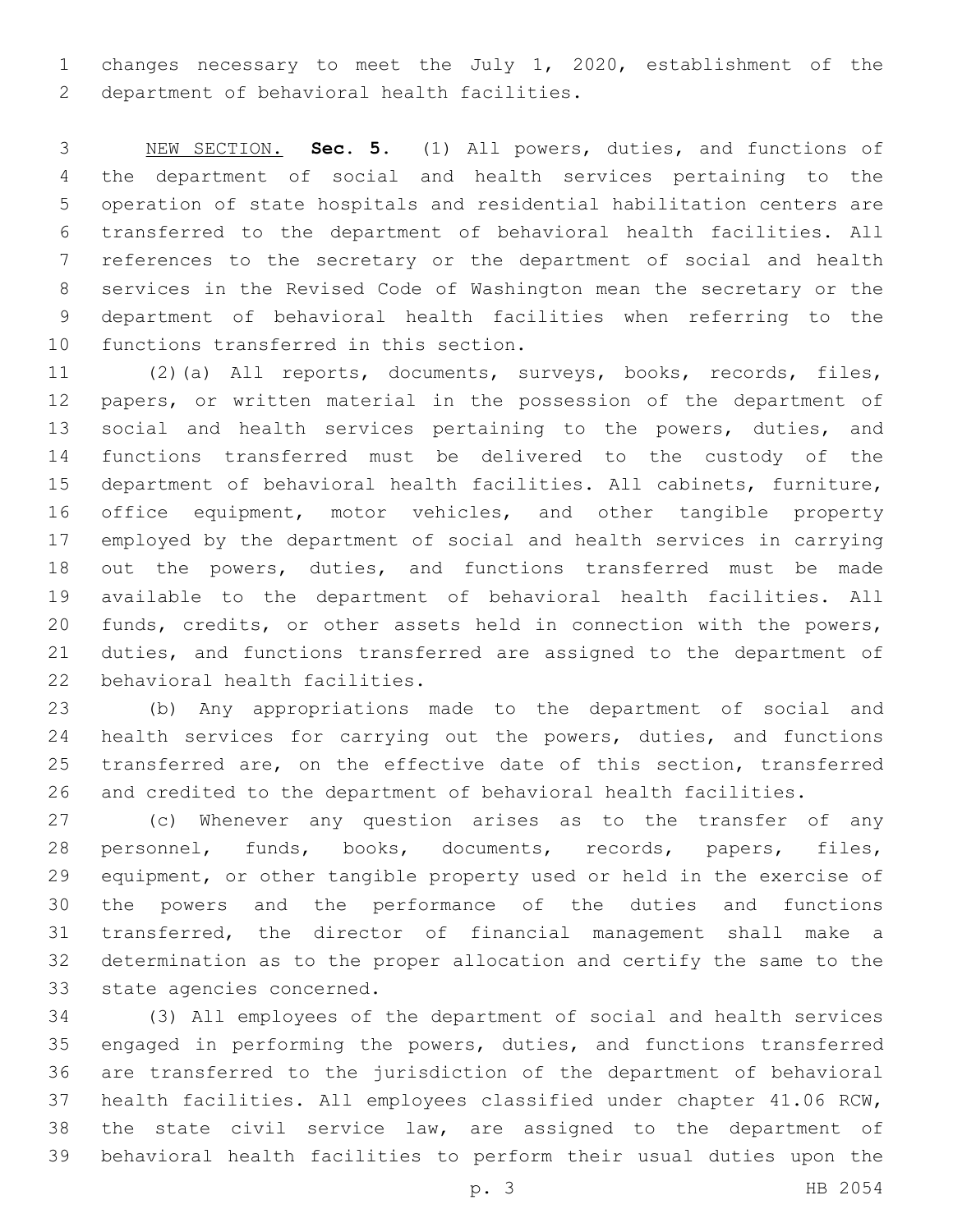same terms as formerly, without any loss of rights, subject to any action that may be appropriate thereafter in accordance with the laws 3 and rules governing state civil service.

 (4) All rules and all pending business before the department of social and health services pertaining to the powers, duties, and functions transferred shall be continued and acted upon by the department of behavioral health facilities. All existing contracts and obligations remain in full force and shall be performed by the 9 department of behavioral health facilities.

 (5) The transfer of the powers, duties, functions, and personnel of the department of social and health services does not affect the validity of any act performed before the effective date of this 13 section.

 (6) If apportionments of budgeted funds are required because of 15 the transfers directed by this section, the director of financial management shall certify the apportionments to the agencies affected, the state auditor, and the state treasurer. Each of these shall make the appropriate transfer and adjustments in funds and appropriation accounts and equipment records in accordance with the certification.

 (7) All classified employees of the department of social and health services assigned to the department of behavioral health facilities under this section whose positions are within an existing bargaining unit description at the department of behavioral health facilities must become a part of the existing bargaining unit at the department of behavioral health facilities and are considered an appropriate inclusion or modification of the existing bargaining unit 27 under the provisions of chapter 41.80 RCW.

 **Sec. 6.** RCW 70.02.230 and 2018 c 201 s 8002 are each amended to 29 read as follows:

 (1) Except as provided in this section, RCW 70.02.050, 71.05.445, 74.09.295, 70.02.210, 70.02.240, 70.02.250, and 70.02.260, or pursuant to a valid authorization under RCW 70.02.030, the fact of admission to a provider for mental health services and all information and records compiled, obtained, or maintained in the course of providing mental health services to either voluntary or involuntary recipients of services at public or private agencies must 37 be confidential.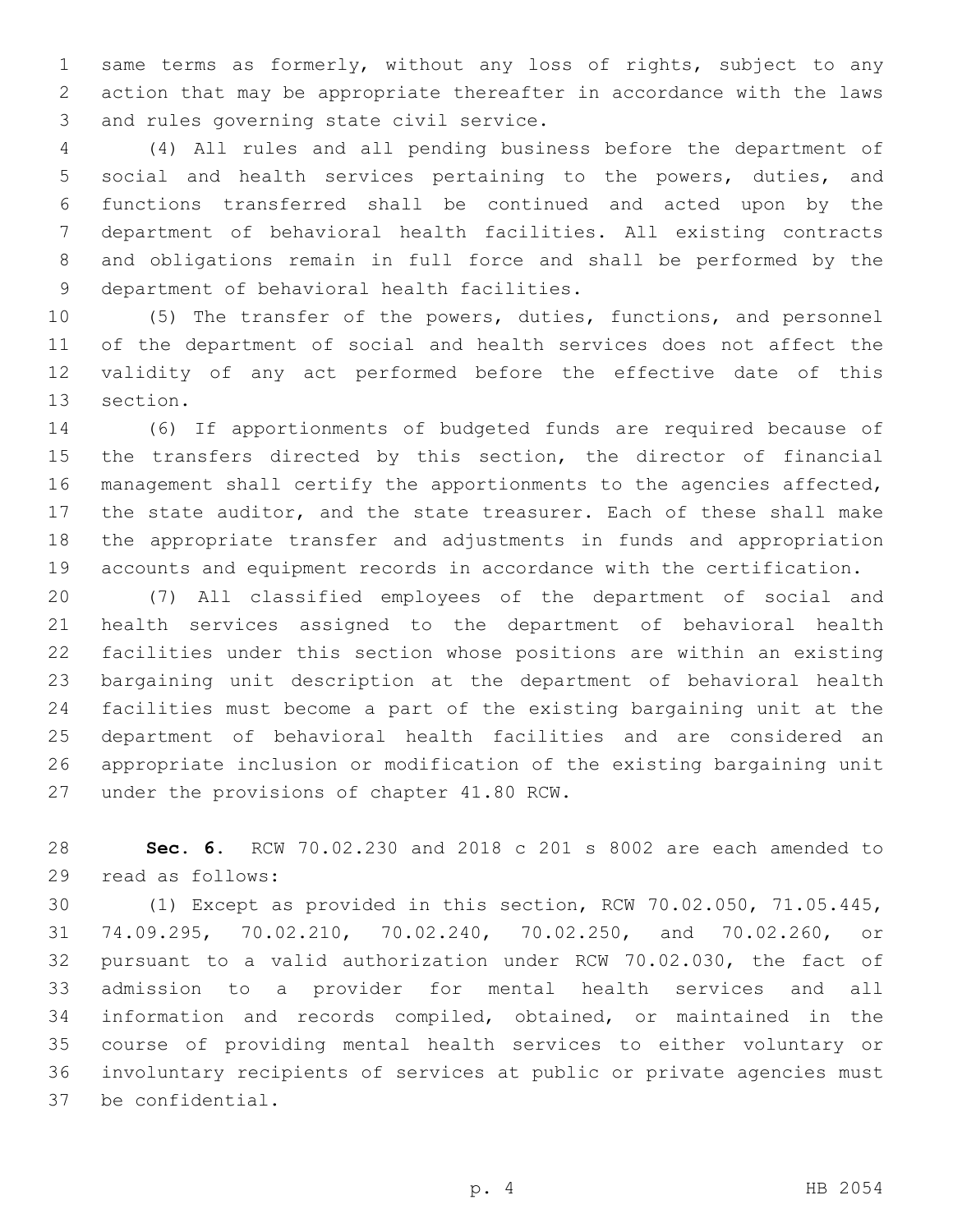(2) Information and records related to mental health services, other than those obtained through treatment under chapter 71.34 RCW, 3 may be disclosed only:

 (a) In communications between qualified professional persons to meet the requirements of chapter 71.05 RCW, in the provision of services or appropriate referrals, or in the course of guardianship 7 proceedings if provided to a professional person:

8 (i) Employed by the facility;

 (ii) Who has medical responsibility for the patient's care; 10 (iii) Who is a designated crisis responder;

(iv) Who is providing services under chapter 71.24 RCW;

 (v) Who is employed by a state or local correctional facility 13 where the person is confined or supervised; or

 (vi) Who is providing evaluation, treatment, or follow-up 15 services under chapter 10.77 RCW;

 (b) When the communications regard the special needs of a patient and the necessary circumstances giving rise to such needs and the disclosure is made by a facility providing services to the operator of a facility in which the patient resides or will reside;

 (c)(i) When the person receiving services, or his or her guardian, designates persons to whom information or records may be released, or if the person is a minor, when his or her parents make 23 such a designation;

 (ii) A public or private agency shall release to a person's next of kin, attorney, personal representative, guardian, or conservator, if any:

 (A) The information that the person is presently a patient in the facility or that the person is seriously physically ill;

 (B) A statement evaluating the mental and physical condition of the patient, and a statement of the probable duration of the patient's confinement, if such information is requested by the next 32 of kin, attorney, personal representative, quardian, or conservator; 33 and

 (iii) Other information requested by the next of kin or attorney as may be necessary to decide whether or not proceedings should be 36 instituted to appoint a quardian or conservator;

 (d)(i) To the courts as necessary to the administration of chapter 71.05 RCW or to a court ordering an evaluation or treatment under chapter 10.77 RCW solely for the purpose of preventing the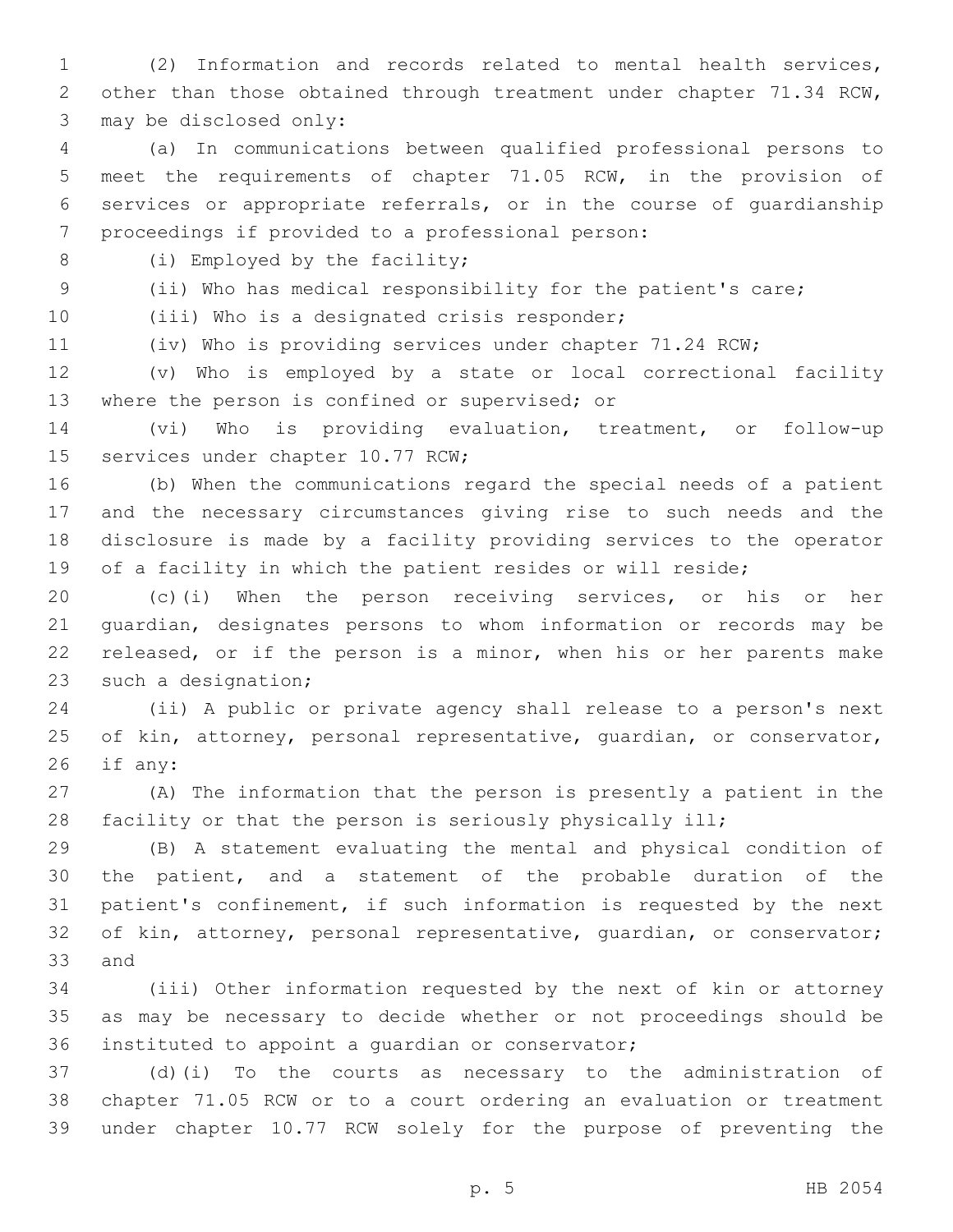entry of any evaluation or treatment order that is inconsistent with 2 any order entered under chapter 71.05 RCW.

 (ii) To a court or its designee in which a motion under chapter 10.77 RCW has been made for involuntary medication of a defendant for 5 the purpose of competency restoration.

 (iii) Disclosure under this subsection is mandatory for the purpose of the federal health insurance portability and 8 accountability act;

 (e)(i) When a mental health professional or designated crisis responder is requested by a representative of a law enforcement or corrections agency, including a police officer, sheriff, community corrections officer, a municipal attorney, or prosecuting attorney to undertake an investigation or provide treatment under RCW 71.05.150, 10.31.110, or 71.05.153, the mental health professional or designated crisis responder shall, if requested to do so, advise the representative in writing of the results of the investigation including a statement of reasons for the decision to detain or release the person investigated. The written report must be submitted within seventy-two hours of the completion of the investigation or the request from the law enforcement or corrections representative, 21 whichever occurs later.

 (ii) Disclosure under this subsection is mandatory for the purposes of the federal health insurance portability and 24 accountability act;

25 (f) To the attorney of the detained person;

 (g) To the prosecuting attorney as necessary to carry out the responsibilities of the office under RCW 71.05.330(2), 71.05.340(1)(b), and 71.05.335. The prosecutor must be provided access to records regarding the committed person's treatment and prognosis, medication, behavior problems, and other records relevant to the issue of whether treatment less restrictive than inpatient treatment is in the best interest of the committed person or others. Information must be disclosed only after giving notice to the 34 committed person and the person's counsel;

 (h)(i) To appropriate law enforcement agencies and to a person, when the identity of the person is known to the public or private agency, whose health and safety has been threatened, or who is known 38 to have been repeatedly harassed, by the patient. The person may designate a representative to receive the disclosure. The disclosure must be made by the professional person in charge of the public or

p. 6 HB 2054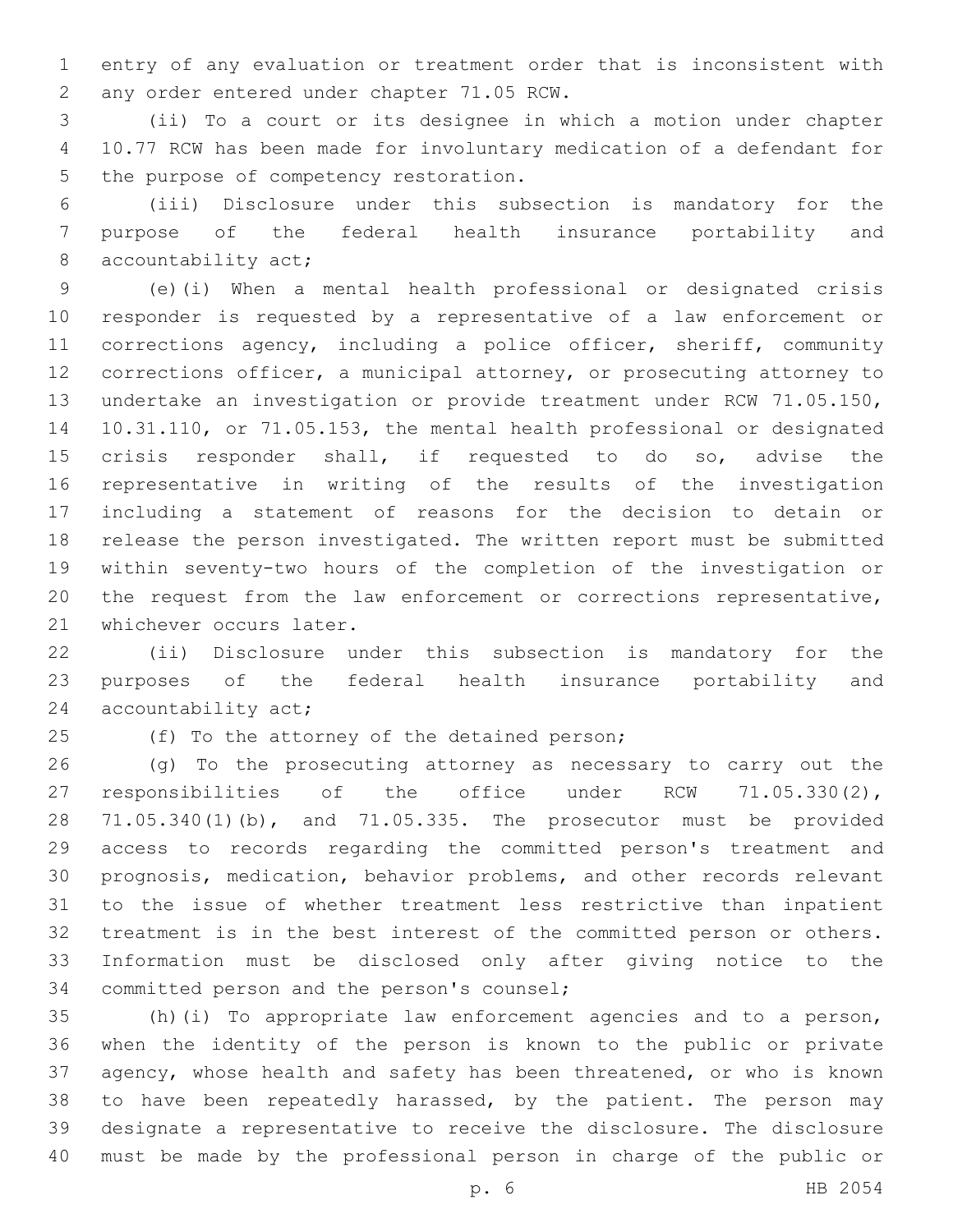private agency or his or her designee and must include the dates of commitment, admission, discharge, or release, authorized or unauthorized absence from the agency's facility, and only any other information that is pertinent to the threat or harassment. The agency or its employees are not civilly liable for the decision to disclose or not, so long as the decision was reached in good faith and without 7 gross negligence.

 (ii) Disclosure under this subsection is mandatory for the purposes of the federal health insurance portability and 10 accountability act;

 (i)(i) To appropriate corrections and law enforcement agencies all necessary and relevant information in the event of a crisis or emergent situation that poses a significant and imminent risk to the public. The mental health service agency or its employees are not civilly liable for the decision to disclose or not so long as the decision was reached in good faith and without gross negligence.

 (ii) Disclosure under this subsection is mandatory for the 18 purposes of the health insurance portability and accountability act;

 (j) To the persons designated in RCW 71.05.425 for the purposes 20 described in those sections;

 (k) Upon the death of a person. The person's next of kin, personal representative, guardian, or conservator, if any, must be notified. Next of kin who are of legal age and competent must be notified under this section in the following order: Spouse, parents, children, brothers and sisters, and other relatives according to the degree of relation. Access to all records and information compiled, obtained, or maintained in the course of providing services to a 28 deceased patient are governed by RCW 70.02.140;

 (l) To mark headstones or otherwise memorialize patients interred 30 at state hospital cemeteries. The department of ((social and health services)) behavioral health facilities shall make available the name, date of birth, and date of death of patients buried in state hospital cemeteries fifty years after the death of a patient;

 (m) To law enforcement officers and to prosecuting attorneys as 35 are necessary to enforce RCW  $9.41.040(2)$  (a) ( $(\frac{1+i+1}{i})$ )  $(iv)$ . The extent of information that may be released is limited as follows:

 (i) Only the fact, place, and date of involuntary commitment, an official copy of any order or orders of commitment, and an official copy of any written or oral notice of ineligibility to possess a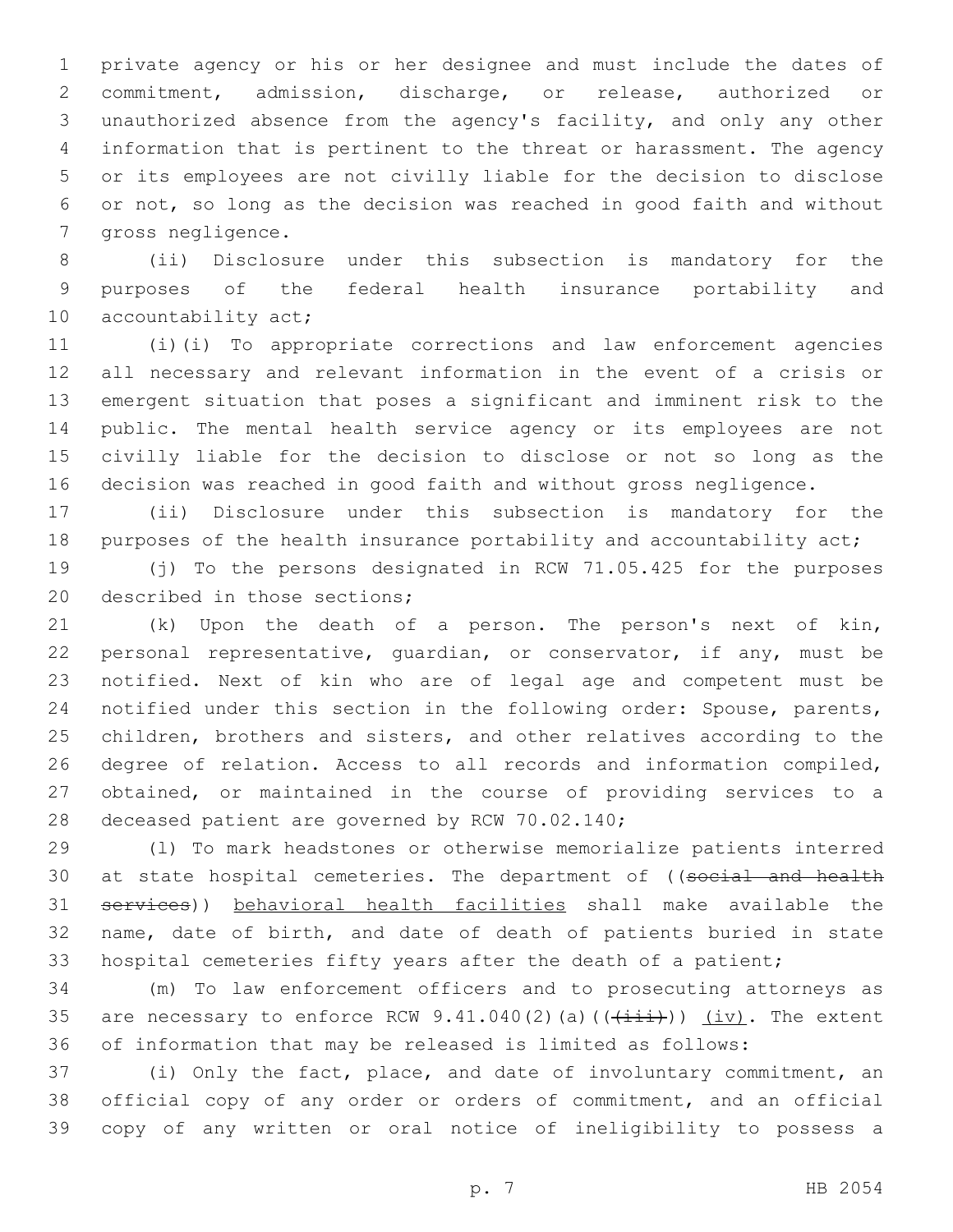firearm that was provided to the person pursuant to RCW 9.41.047(1), 2 must be disclosed upon request;

 (ii) The law enforcement and prosecuting attorneys may only release the information obtained to the person's attorney as required by court rule and to a jury or judge, if a jury is waived, that presides over any trial at which the person is charged with violating 7 RCW  $9.41.040(2)(a)((\overrightarrow{111}))(iv);$ 

 (iii) Disclosure under this subsection is mandatory for the purposes of the federal health insurance portability and 10 accountability act;

 (n) When a patient would otherwise be subject to the provisions of this section and disclosure is necessary for the protection of the patient or others due to his or her unauthorized disappearance from the facility, and his or her whereabouts is unknown, notice of the disappearance, along with relevant information, may be made to relatives, the department of corrections when the person is under the supervision of the department, and governmental law enforcement agencies designated by the physician or psychiatric advanced registered nurse practitioner in charge of the patient or the professional person in charge of the facility, or his or her 21 professional designee;

22 (o) Pursuant to lawful order of a court;

 (p) To qualified staff members of the department, to the authority, to the director of behavioral health organizations, to resource management services responsible for serving a patient, or to service providers designated by resource management services as necessary to determine the progress and adequacy of treatment and to determine whether the person should be transferred to a less restrictive or more appropriate treatment modality or facility;

 (q) Within the mental health service agency where the patient is receiving treatment, confidential information may be disclosed to persons employed, serving in bona fide training programs, or participating in supervised volunteer programs, at the facility when 34 it is necessary to perform their duties;

 (r) Within the department and the authority as necessary to coordinate treatment for mental illness, developmental disabilities, alcoholism, or substance use disorder of persons who are under the 38 supervision of the department;

39 (s) Between the department of social and health services, the 40 department of behavioral health facilities, the department of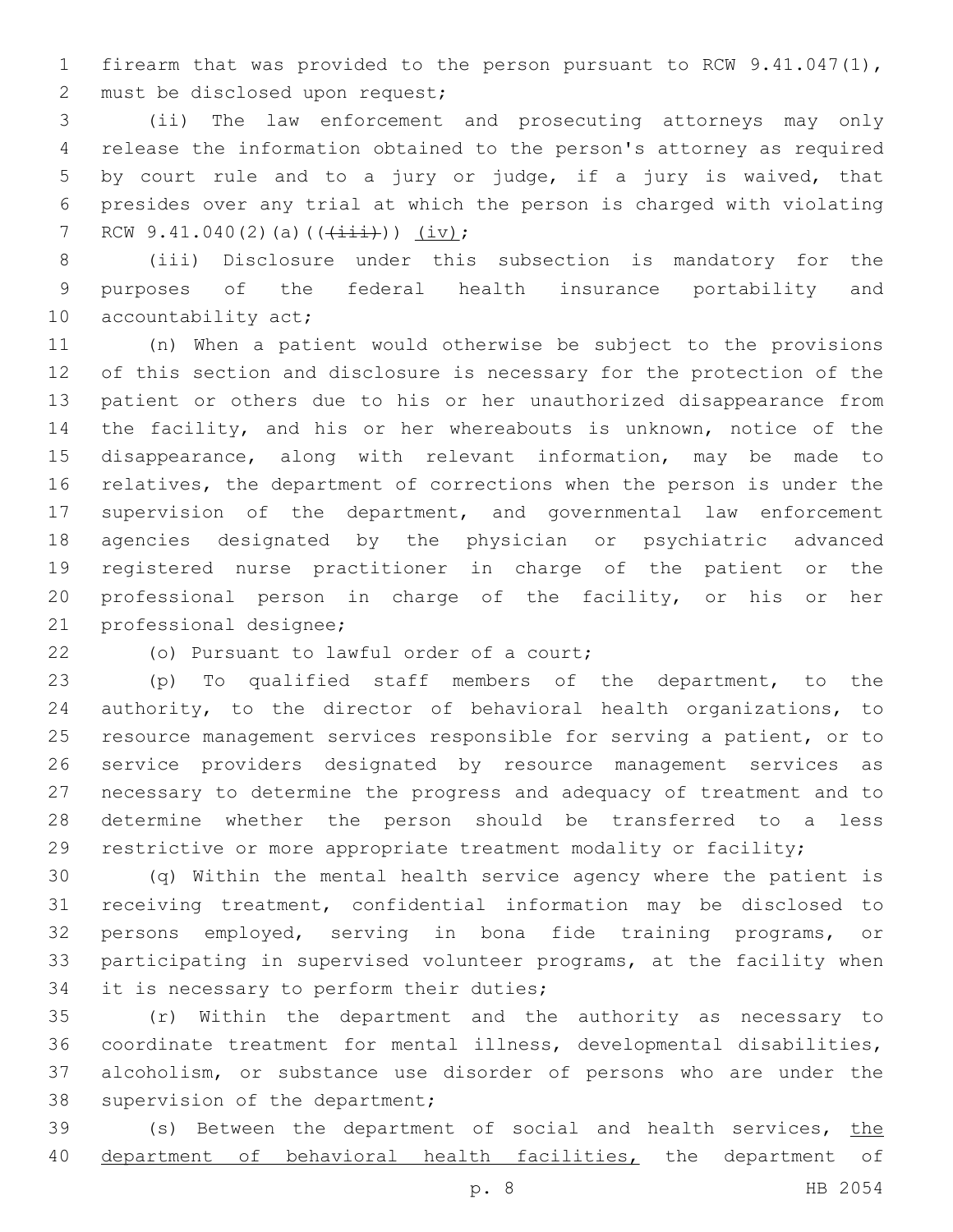children, youth, and families, and the health care authority as necessary to coordinate treatment for mental illness, developmental disabilities, alcoholism, or drug abuse of persons who are under the 4 supervision of the department of social and health services, the department of behavioral health facilities, or the department of 6 children, youth, and families;

 (t) To a licensed physician or psychiatric advanced registered nurse practitioner who has determined that the life or health of the person is in danger and that treatment without the information and records related to mental health services could be injurious to the patient's health. Disclosure must be limited to the portions of the 12 records necessary to meet the medical emergency;

 (u)(i) Consistent with the requirements of the federal health 14 insurance portability and accountability act, to:

 (A) A health care provider who is providing care to a patient, or to whom a patient has been referred for evaluation or treatment; or

 (B) Any other person who is working in a care coordinator role for a health care facility or health care provider or is under an agreement pursuant to the federal health insurance portability and accountability act with a health care facility or a health care provider and requires the information and records to assure 22 coordinated care and treatment of that patient.

 (ii) A person authorized to use or disclose information and records related to mental health services under this subsection (2)(u) must take appropriate steps to protect the information and 26 records relating to mental health services.

 (iii) Psychotherapy notes may not be released without authorization of the patient who is the subject of the request for 29 release of information;

 (v) To administrative and office support staff designated to obtain medical records for those licensed professionals listed in (u) 32 of this subsection;

 (w) To a facility that is to receive a person who is involuntarily committed under chapter 71.05 RCW, or upon transfer of the person from one evaluation and treatment facility to another. The release of records under this subsection is limited to the information and records related to mental health services required by law, a record or summary of all somatic treatments, and a discharge summary. The discharge summary may include a statement of the 40 patient's problem, the treatment goals, the type of treatment which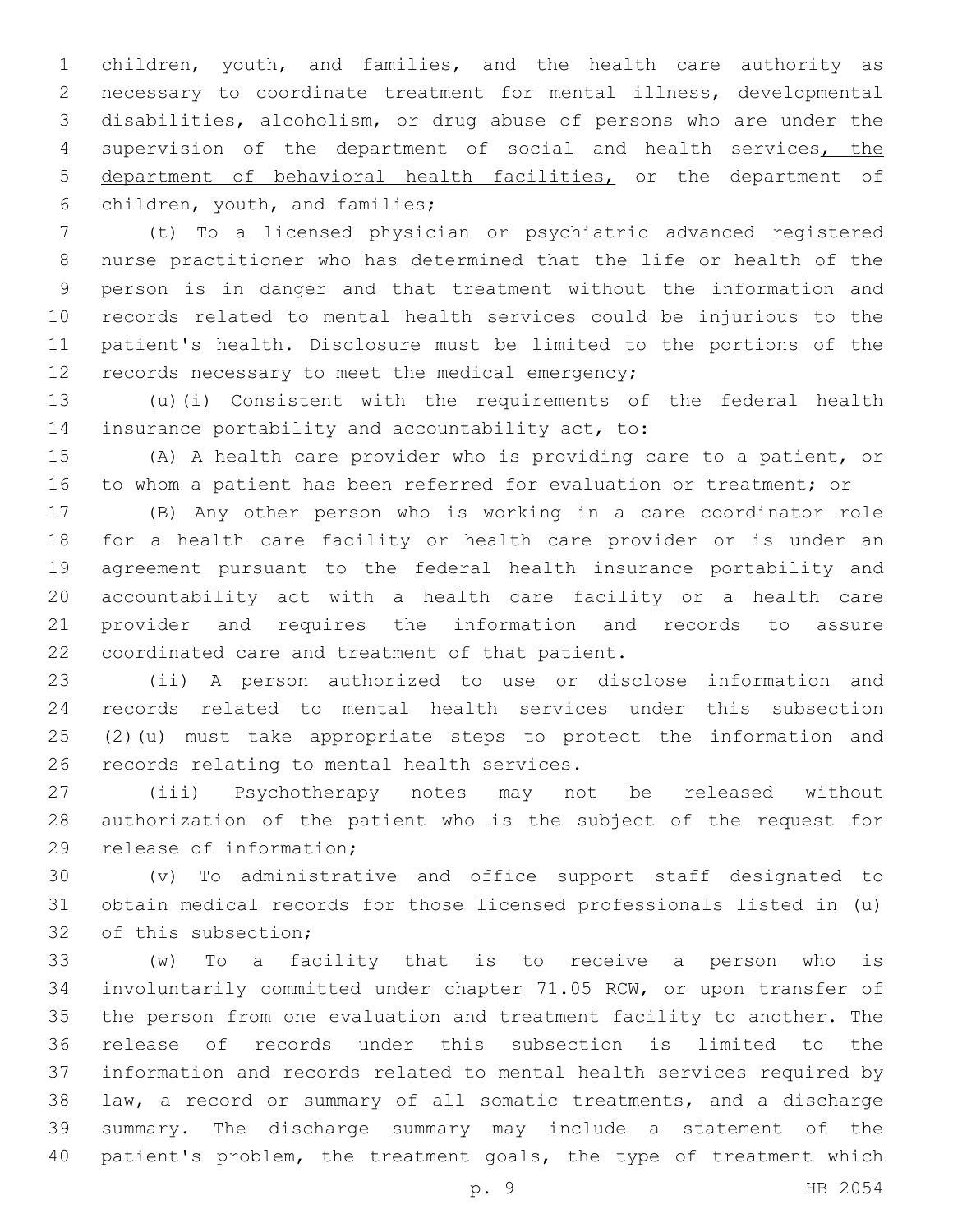has been provided, and recommendation for future treatment, but may not include the patient's complete treatment record;

 (x) To the person's counsel or guardian ad litem, without modification, at any time in order to prepare for involuntary commitment or recommitment proceedings, reexaminations, appeals, or other actions relating to detention, admission, commitment, or 7 patient's rights under chapter 71.05 RCW;

 (y) To staff members of the protection and advocacy agency or to staff members of a private, nonprofit corporation for the purpose of protecting and advocating the rights of persons with mental disorders or developmental disabilities. Resource management services may limit the release of information to the name, birthdate, and county of residence of the patient, information regarding whether the patient was voluntarily admitted, or involuntarily committed, the date and 15 place of admission, placement, or commitment, the name and address of 16 a guardian of the patient, and the date and place of the guardian's appointment. Any staff member who wishes to obtain additional information must notify the patient's resource management services in writing of the request and of the resource management services' right to object. The staff member shall send the notice by mail to the guardian's address. If the guardian does not object in writing within fifteen days after the notice is mailed, the staff member may obtain the additional information. If the guardian objects in writing within fifteen days after the notice is mailed, the staff member may not 25 obtain the additional information;

 (z) To all current treating providers of the patient with prescriptive authority who have written a prescription for the patient within the last twelve months. For purposes of coordinating health care, the department or the authority may release without written authorization of the patient, information acquired for billing and collection purposes as described in RCW 70.02.050(1)(d). The department, or the authority, if applicable, shall notify the patient that billing and collection information has been released to named providers, and provide the substance of the information released and the dates of such release. Neither the department nor the authority may release counseling, inpatient psychiatric hospitalization, or drug and alcohol treatment information without a 38 signed written release from the client;

 (aa)(i) To the secretary of social and health services and the director of the health care authority for either program evaluation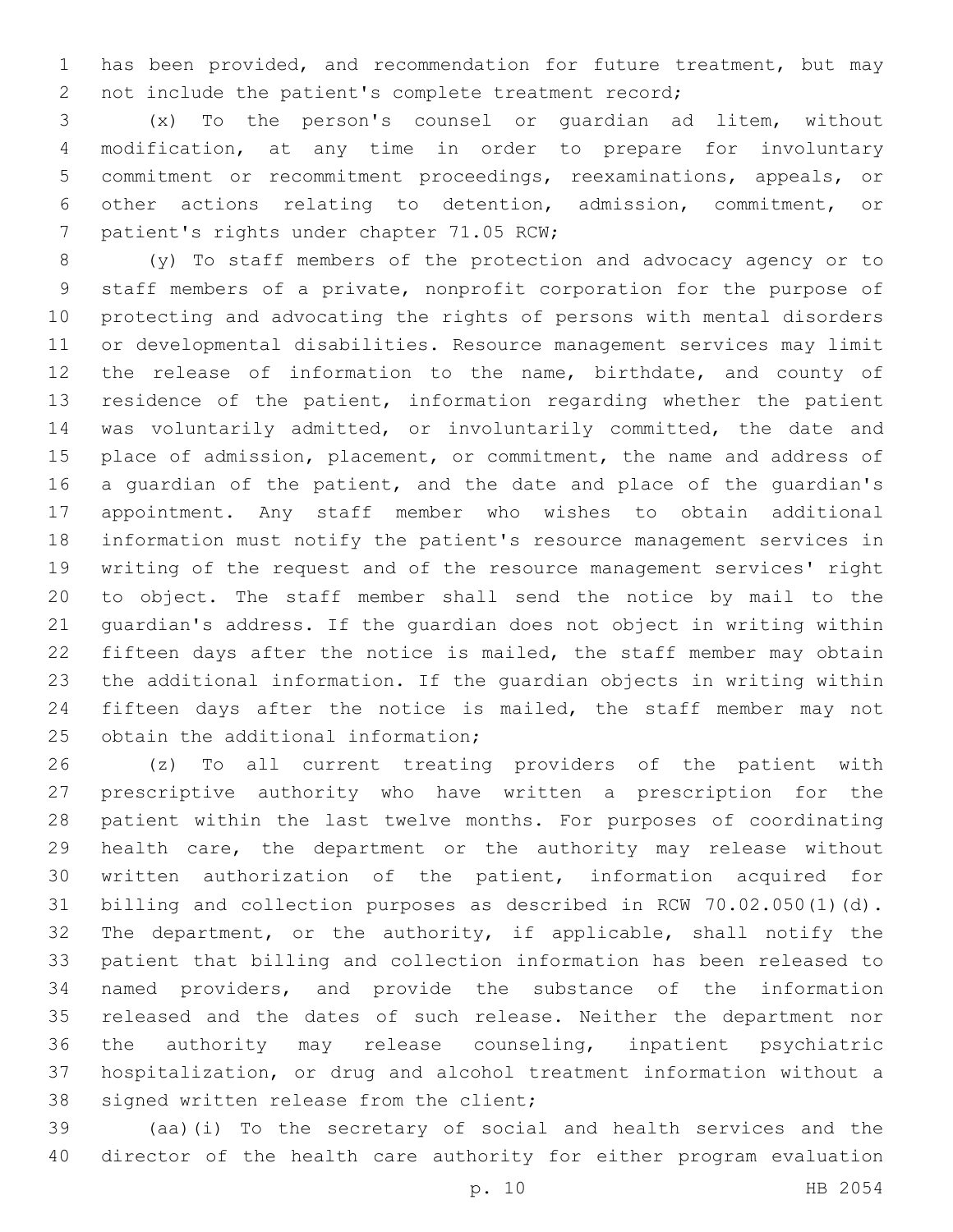1 or research, or both so long as the secretary or director, where applicable, adopts rules for the conduct of the evaluation or research, or both. Such rules must include, but need not be limited to, the requirement that all evaluators and researchers sign an oath 5 of confidentiality substantially as follows:

 "As a condition of conducting evaluation or research concerning persons who have received services from (fill in the facility, 8 agency, or person) I, . . . . . . , agree not to divulge, publish, or otherwise make known to unauthorized persons or the public any information obtained in the course of such evaluation or research regarding persons who have received services such that the person who 12 received such services is identifiable.

 I recognize that unauthorized release of confidential information may subject me to civil liability under the provisions of state law. /s/ . . . . . ."

 (ii) Nothing in this chapter may be construed to prohibit the compilation and publication of statistical data for use by government or researchers under standards, including standards to assure maintenance of confidentiality, set forth by the secretary, or 20 director, where applicable;

(bb) To any person if the conditions in RCW 70.02.205 are met.

 (3) Whenever federal law or federal regulations restrict the release of information contained in the information and records related to mental health services of any patient who receives 25 treatment for chemical dependency, the department or the authority may restrict the release of the information as necessary to comply 27 with federal law and regulations.

 (4) Civil liability and immunity for the release of information about a particular person who is committed to the department of ((social and health services)) behavioral health facilities or the authority under RCW 71.05.280(3) and 71.05.320(4)(c) after dismissal of a sex offense as defined in RCW 9.94A.030, is governed by RCW 4.24.550.33

 (5) The fact of admission to a provider of mental health services, as well as all records, files, evidence, findings, or orders made, prepared, collected, or maintained pursuant to chapter 71.05 RCW are not admissible as evidence in any legal proceeding outside that chapter without the written authorization of the person who was the subject of the proceeding except as provided in RCW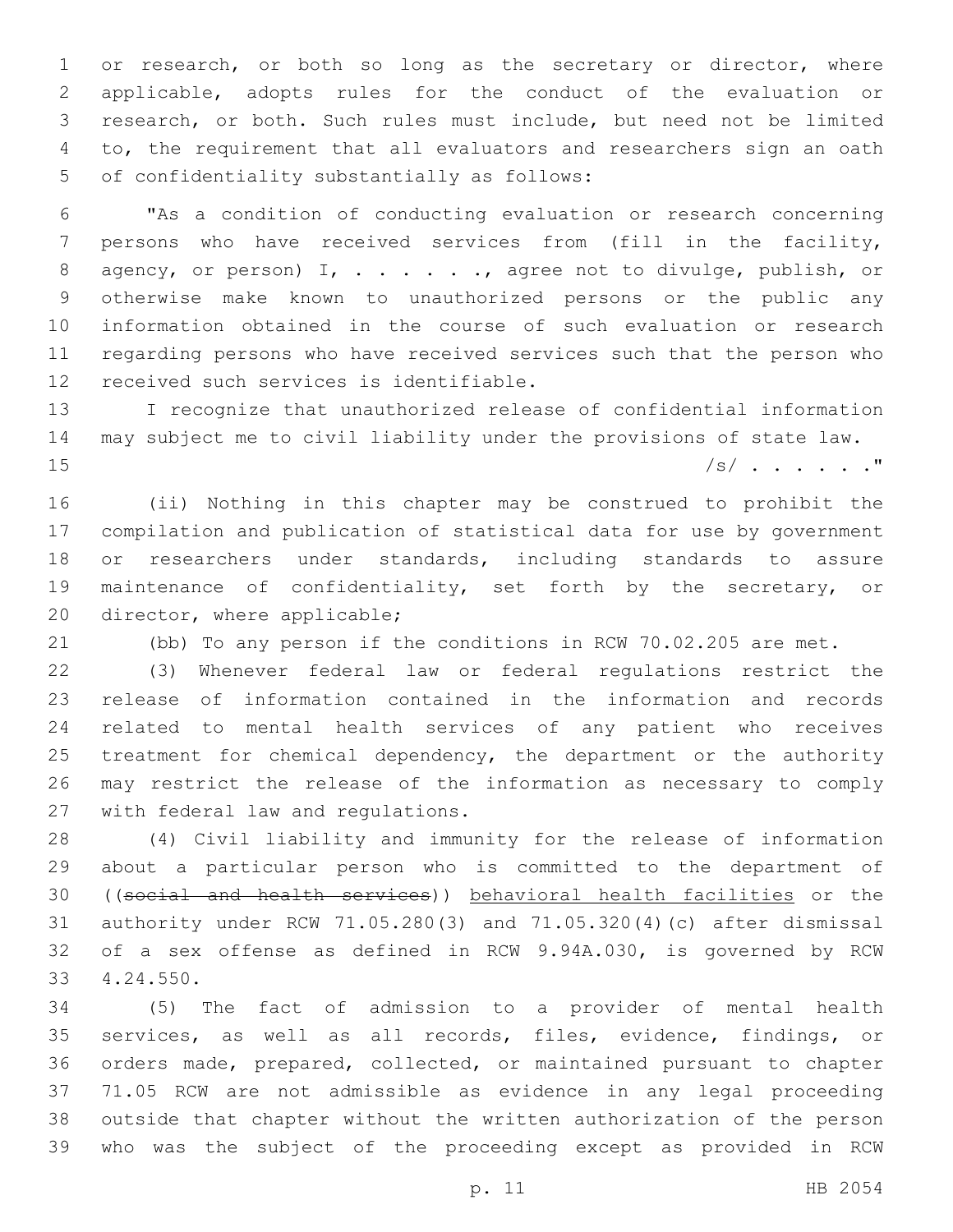70.02.260, in a subsequent criminal prosecution of a person committed pursuant to RCW 71.05.280(3) or 71.05.320(4)(c) on charges that were dismissed pursuant to chapter 10.77 RCW due to incompetency to stand trial, in a civil commitment proceeding pursuant to chapter 71.09 RCW, or, in the case of a minor, a guardianship or dependency proceeding. The records and files maintained in any court proceeding pursuant to chapter 71.05 RCW must be confidential and available subsequent to such proceedings only to the person who was the subject of the proceeding or his or her attorney. In addition, the court may order the subsequent release or use of such records or files only upon good cause shown if the court finds that appropriate safeguards for strict confidentiality are and will be maintained.

 (6)(a) Except as provided in RCW 4.24.550, any person may bring an action against an individual who has willfully released confidential information or records concerning him or her in violation of the provisions of this section, for the greater of the 17 following amounts:

18 (i) One thousand dollars; or

(ii) Three times the amount of actual damages sustained, if any.

 (b) It is not a prerequisite to recovery under this subsection that the plaintiff suffered or was threatened with special, as 22 contrasted with general, damages.

 (c) Any person may bring an action to enjoin the release of confidential information or records concerning him or her or his or her ward, in violation of the provisions of this section, and may in the same action seek damages as provided in this subsection.

 (d) The court may award to the plaintiff, should he or she prevail in any action authorized by this subsection, reasonable attorney fees in addition to those otherwise provided by law.

 (e) If an action is brought under this subsection, no action may 31 be brought under RCW 70.02.170.

 **Sec. 7.** RCW 70.02.240 and 2018 c 201 s 8003 are each amended to 33 read as follows:

 The fact of admission and all information and records related to mental health services obtained through treatment under chapter 71.34 RCW is confidential, except as authorized in RCW 70.02.050, 70.02.210, 70.02.230, 70.02.250, and 70.02.260. Such confidential 38 information may be disclosed only: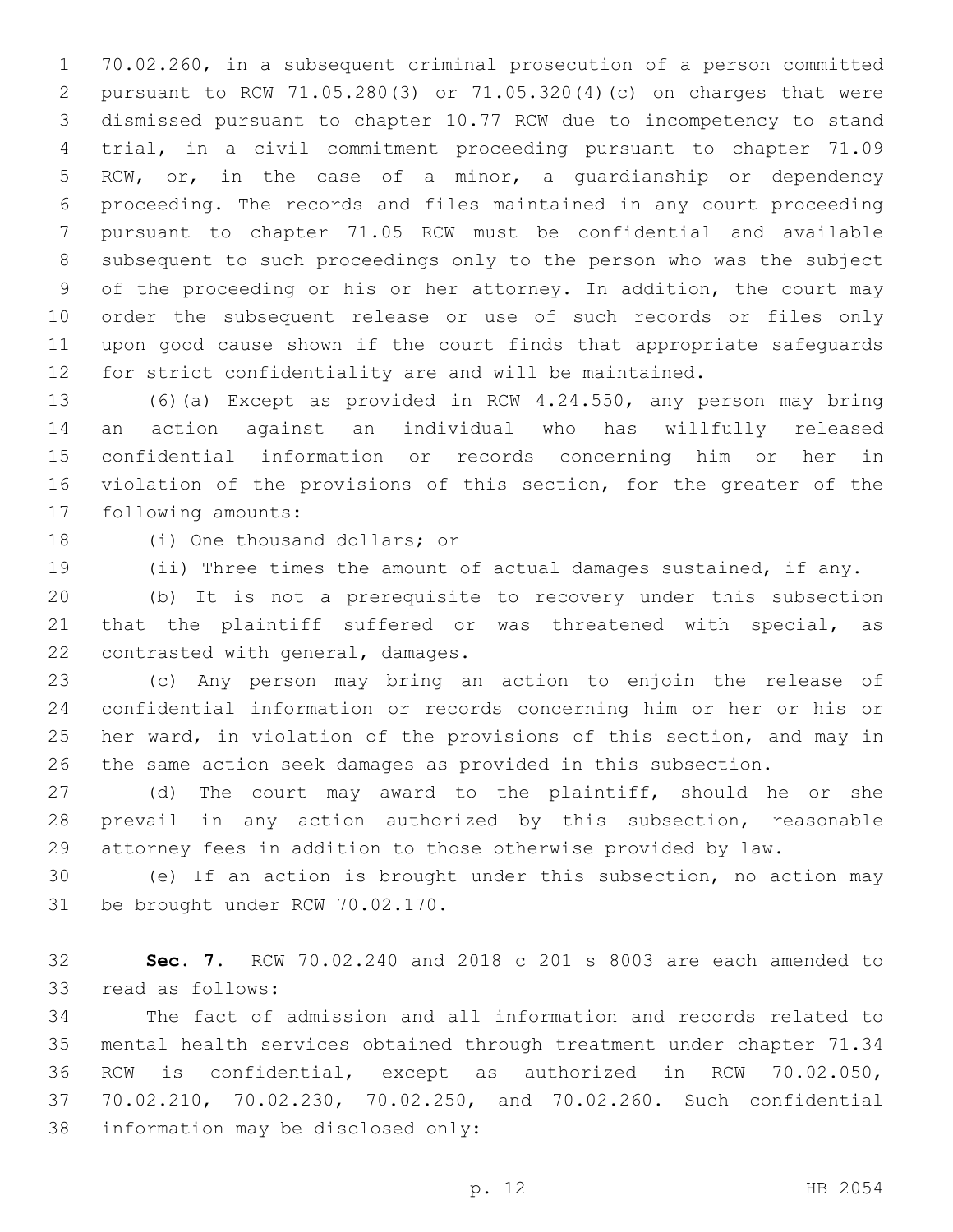(1) In communications between mental health professionals to meet the requirements of chapter 71.34 RCW, in the provision of services 3 to the minor, or in making appropriate referrals;

(2) In the course of guardianship or dependency proceedings;

 (3) To the minor, the minor's parent, and the minor's attorney, 6 subject to RCW  $13.50.100$ ;

(4) To the courts as necessary to administer chapter 71.34 RCW;

 (5) To law enforcement officers or public health officers as necessary to carry out the responsibilities of their office. However, 10 only the fact and date of admission, and the date of discharge, the 11 name and address of the treatment provider, if any, and the last 12 known address must be disclosed upon request;

 (6) To law enforcement officers, public health officers, relatives, and other governmental law enforcement agencies, if a minor has escaped from custody, disappeared from an evaluation and treatment facility, violated conditions of a less restrictive treatment order, or failed to return from an authorized leave, and then only such information as may be necessary to provide for public safety or to assist in the apprehension of the minor. The officers are obligated to keep the information confidential in accordance with 21 this chapter;

22 (7) To the secretary of ((social and health services)) the department of behavioral health facilities and the director of the health care authority for assistance in data collection and program 25 evaluation or research so long as the secretary or director, where applicable, adopts rules for the conduct of such evaluation and research. The rules must include, but need not be limited to, the requirement that all evaluators and researchers sign an oath of 29 confidentiality substantially as follows:

 "As a condition of conducting evaluation or research concerning persons who have received services from (fill in the facility, 32 agency, or person)  $I$ ,  $\ldots$  . . . . , agree not to divulge, publish, or otherwise make known to unauthorized persons or the public any information obtained in the course of such evaluation or research regarding minors who have received services in a manner such that the 36 minor is identifiable.

 I recognize that unauthorized release of confidential information may subject me to civil liability under state law.

/s/ . . . . . . ";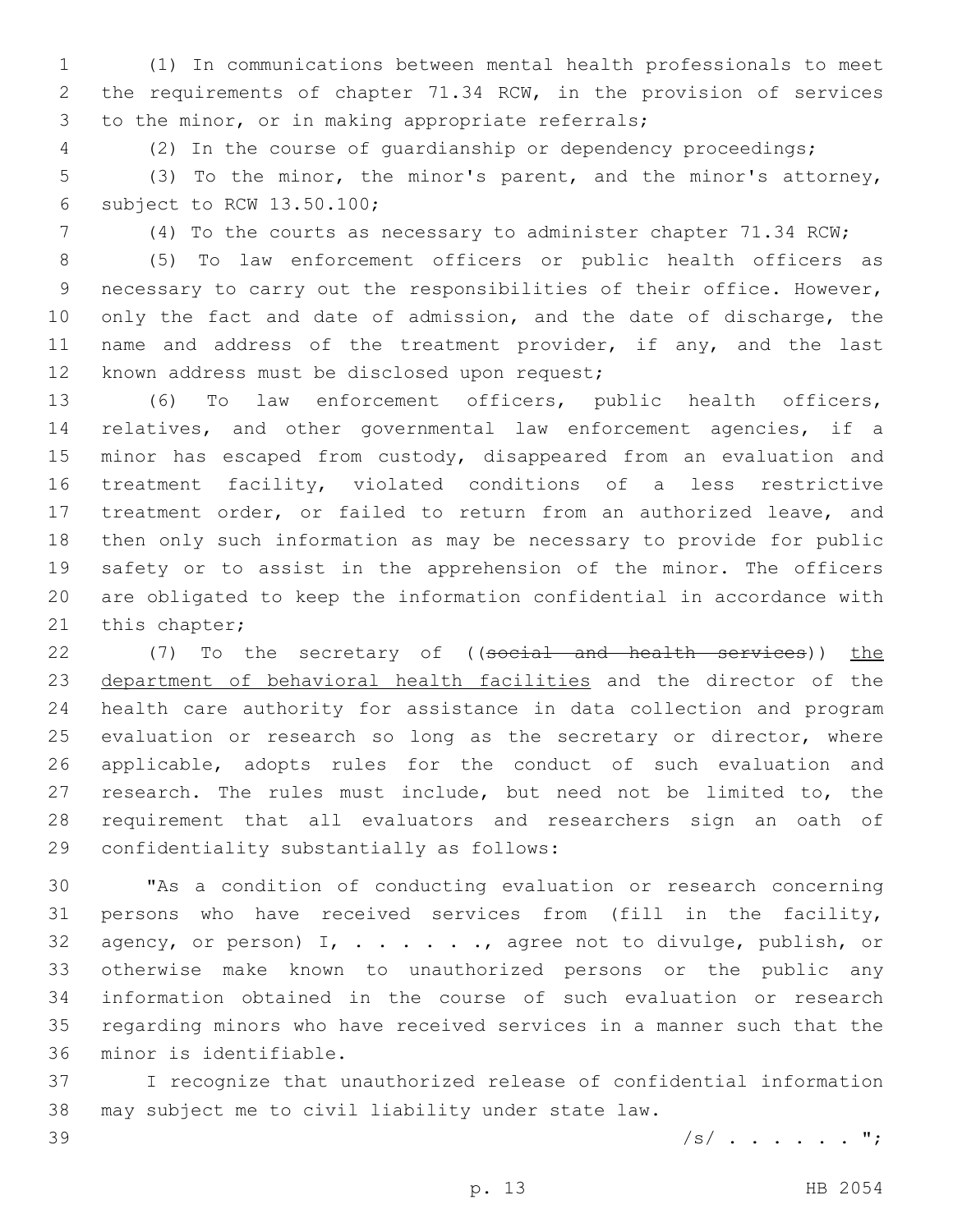(8) To appropriate law enforcement agencies, upon request, all necessary and relevant information in the event of a crisis or emergent situation that poses a significant and imminent risk to the public. The mental health service agency or its employees are not civilly liable for the decision to disclose or not, so long as the decision was reached in good faith and without gross negligence;

 (9) To appropriate law enforcement agencies and to a person, when 8 the identity of the person is known to the public or private agency, whose health and safety has been threatened, or who is known to have been repeatedly harassed, by the patient. The person may designate a representative to receive the disclosure. The disclosure must be made by the professional person in charge of the public or private agency or his or her designee and must include the dates of admission, discharge, authorized or unauthorized absence from the agency's facility, and only any other information that is pertinent to the threat or harassment. The agency or its employees are not civilly 17 liable for the decision to disclose or not, so long as the decision was reached in good faith and without gross negligence;

 (10) To a minor's next of kin, attorney, guardian, or conservator, if any, the information that the minor is presently in the facility or that the minor is seriously physically ill and a statement evaluating the mental and physical condition of the minor as well as a statement of the probable duration of the minor's 24 confinement;

(11) Upon the death of a minor, to the minor's next of kin;

(12) To a facility in which the minor resides or will reside;

 (13) To law enforcement officers and to prosecuting attorneys as 28 are necessary to enforce RCW 9.41.040(2)(a)( $(\frac{+}{+i})$ ) (iv). The extent of information that may be released is limited as follows:

 (a) Only the fact, place, and date of involuntary commitment, an official copy of any order or orders of commitment, and an official copy of any written or oral notice of ineligibility to possess a firearm that was provided to the person pursuant to RCW 9.41.047(1), 34 must be disclosed upon request;

 (b) The law enforcement and prosecuting attorneys may only release the information obtained to the person's attorney as required by court rule and to a jury or judge, if a jury is waived, that presides over any trial at which the person is charged with violating 39 RCW 9.41.040(2)(a)( $(\frac{+}{+i})$ ) (iv);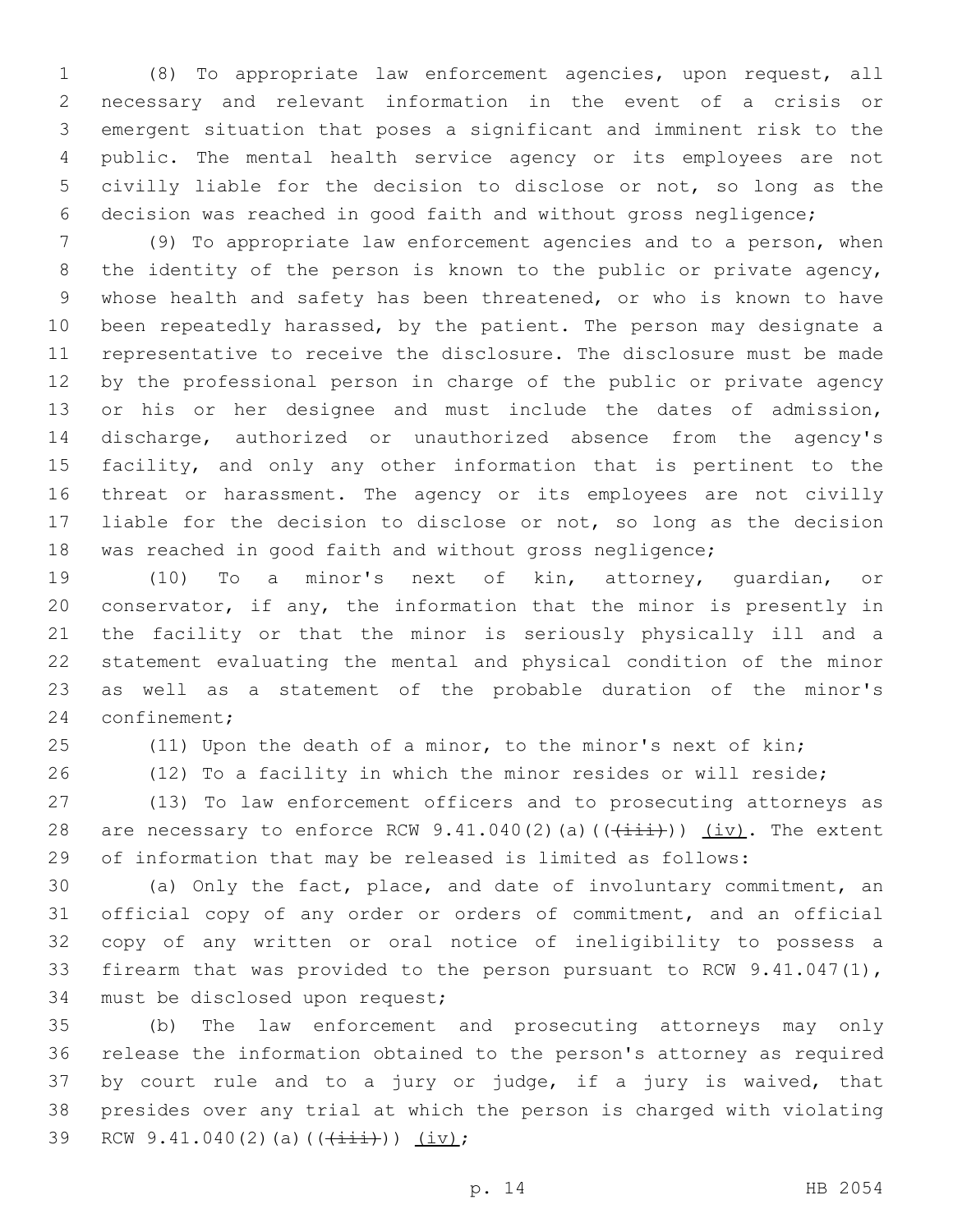(c) Disclosure under this subsection is mandatory for the purposes of the federal health insurance portability and 3 accountability act;

 (14) This section may not be construed to prohibit the compilation and publication of statistical data for use by government or researchers under standards, including standards to assure maintenance of confidentiality, set forth by the director of the 8 health care authority or the secretary of the department of ((social 9 and health services)) behavioral health facilities, where applicable. The fact of admission and all information obtained pursuant to chapter 71.34 RCW are not admissible as evidence in any legal proceeding outside chapter 71.34 RCW, except guardianship or dependency, without the written consent of the minor or the minor's 14 parent;

 (15) For the purpose of a correctional facility participating in the postinstitutional medical assistance system supporting the expedited medical determinations and medical suspensions as provided 18 in RCW 74.09.555 and 74.09.295;

19 (16) Pursuant to a lawful order of a court.

 **Sec. 8.** RCW 70.02.350 and 2018 c 201 s 8007 are each amended to read as follows:21

 In addition to any other information required to be released 23 under this chapter, the department of ((social and health services)) behavioral health facilities and the authority are authorized, pursuant to RCW 4.24.550, to release relevant information that is necessary to protect the public, concerning a specific person 27 committed under RCW 71.05.280(3) or 71.05.320(((43))) (4)(c) following dismissal of a sex offense as defined in RCW 9.94A.030.

 **Sec. 9.** RCW 71.05.020 and 2018 c 305 s 1, 2018 c 291 s 1, and 2018 c 201 s 3001 are each reenacted and amended to read as follows:

 The definitions in this section apply throughout this chapter 32 unless the context clearly requires otherwise.

 (1) "Admission" or "admit" means a decision by a physician, physician assistant, or psychiatric advanced registered nurse practitioner that a person should be examined or treated as a patient 36 in a hospital;

 (2) "Alcoholism" means a disease, characterized by a dependency on alcoholic beverages, loss of control over the amount and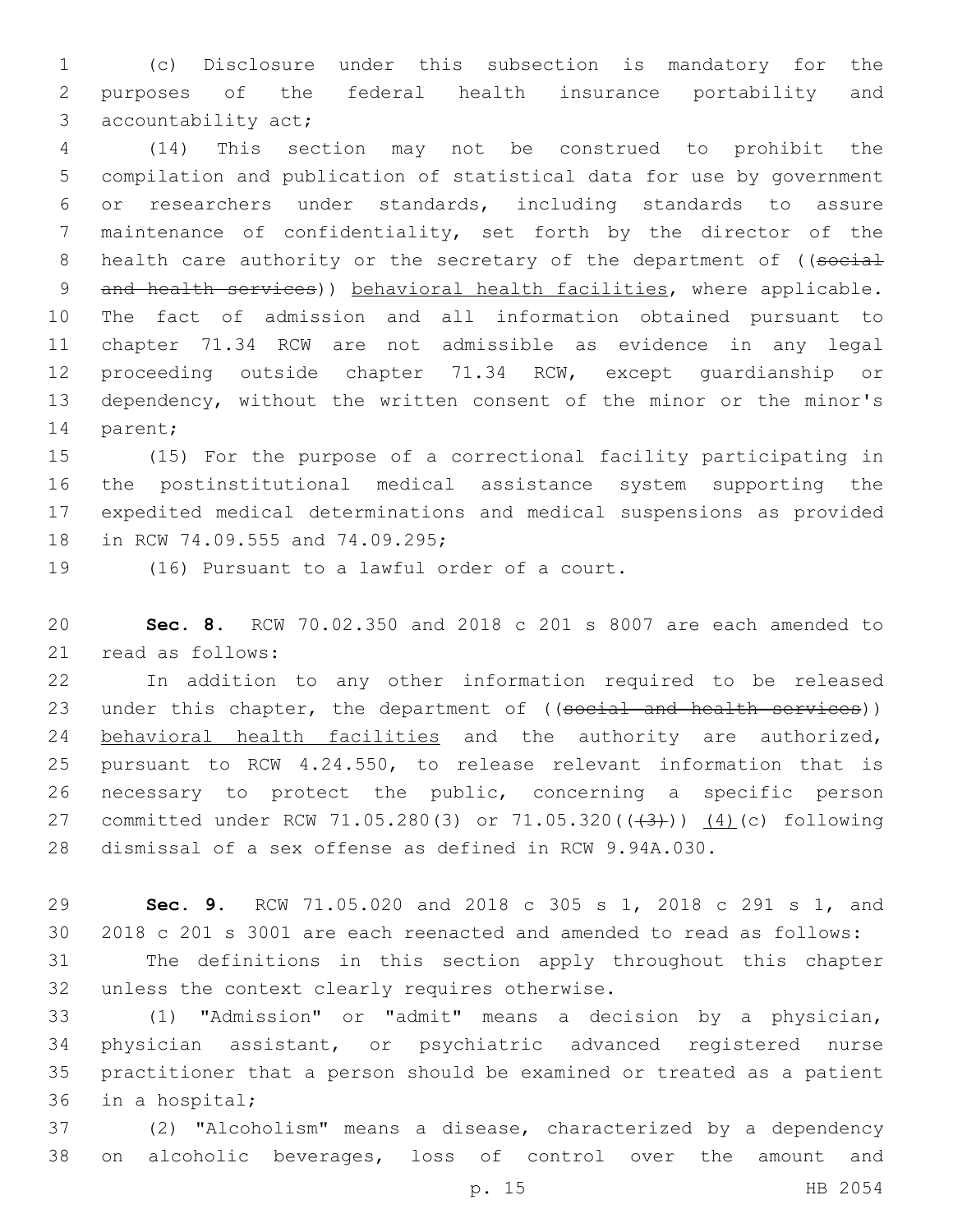circumstances of use, symptoms of tolerance, physiological or psychological withdrawal, or both, if use is reduced or discontinued, and impairment of health or disruption of social or economic 4 functioning;

 (3) "Antipsychotic medications" means that class of drugs primarily used to treat serious manifestations of mental illness associated with thought disorders, which includes, but is not limited 8 to atypical antipsychotic medications;

 (4) "Approved substance use disorder treatment program" means a program for persons with a substance use disorder provided by a treatment program certified by the department as meeting standards 12 adopted under chapter 71.24 RCW;

 (5) "Attending staff" means any person on the staff of a public or private agency having responsibility for the care and treatment of 15 a patient;

(6) "Authority" means the Washington state health care authority;

17 (7) "Chemical dependency" means:

18 (a) Alcoholism;

19 (b) Drug addiction; or

 (c) Dependence on alcohol and one or more psychoactive chemicals, 21 as the context requires;

 (8) "Chemical dependency professional" means a person certified as a chemical dependency professional by the department under chapter 24 18.205 RCW;

 (9) "Commitment" means the determination by a court that a person should be detained for a period of either evaluation or treatment, or both, in an inpatient or a less restrictive setting;

 (10) "Conditional release" means a revocable modification of a 29 commitment, which may be revoked upon violation of any of its terms;

 (11) "Crisis stabilization unit" means a short-term facility or a portion of a facility licensed or certified by the department under RCW 71.24.035, such as an evaluation and treatment facility or a hospital, which has been designed to assess, diagnose, and treat individuals experiencing an acute crisis without the use of long-term 35 hospitalization;

 (12) "Custody" means involuntary detention under the provisions of this chapter or chapter 10.77 RCW, uninterrupted by any period of unconditional release from commitment from a facility providing 39 involuntary care and treatment;

(13) "Department" means the department of health;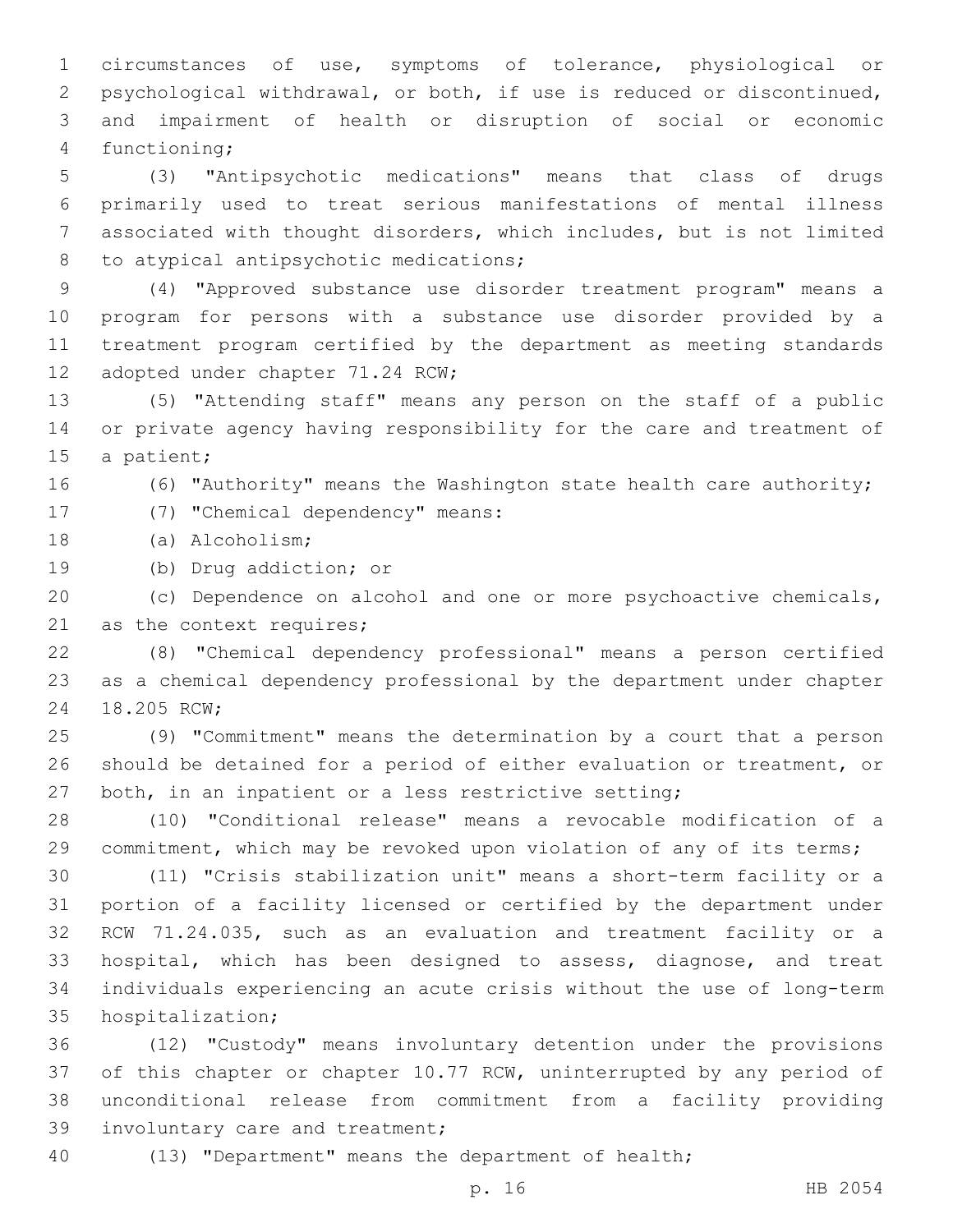(14) "Designated crisis responder" means a mental health professional appointed by the county, an entity appointed by the county, or the behavioral health organization to perform the duties 4 specified in this chapter;

 (15) "Detention" or "detain" means the lawful confinement of a 6 person, under the provisions of this chapter;

 (16) "Developmental disabilities professional" means a person who has specialized training and three years of experience in directly treating or working with persons with developmental disabilities and is a psychiatrist, physician assistant working with a supervising psychiatrist, psychologist, psychiatric advanced registered nurse practitioner, or social worker, and such other developmental disabilities professionals as may be defined by rules adopted by the 14 secretary of the department of social and health services;

 (17) "Developmental disability" means that condition defined in 16 RCW 71A.10.020(5);

(18) "Director" means the director of the authority;

 (19) "Discharge" means the termination of hospital medical authority. The commitment may remain in place, be terminated, or be 20 amended by court order;

 (20) "Drug addiction" means a disease, characterized by a dependency on psychoactive chemicals, loss of control over the amount and circumstances of use, symptoms of tolerance, physiological or psychological withdrawal, or both, if use is reduced or discontinued, and impairment of health or disruption of social or economic 26 functioning;

 (21) "Evaluation and treatment facility" means any facility which can provide directly, or by direct arrangement with other public or private agencies, emergency evaluation and treatment, outpatient care, and timely and appropriate inpatient care to persons suffering from a mental disorder, and which is licensed or certified as such by the department. The authority may certify single beds as temporary evaluation and treatment beds under RCW 71.05.745. A physically separate and separately operated portion of a state hospital may be designated as an evaluation and treatment facility. A facility which 36 is part of, or operated by, the department of ((social and health services)) behavioral health facilities or any federal agency will not require certification. No correctional institution or facility, or jail, shall be an evaluation and treatment facility within the 40 meaning of this chapter;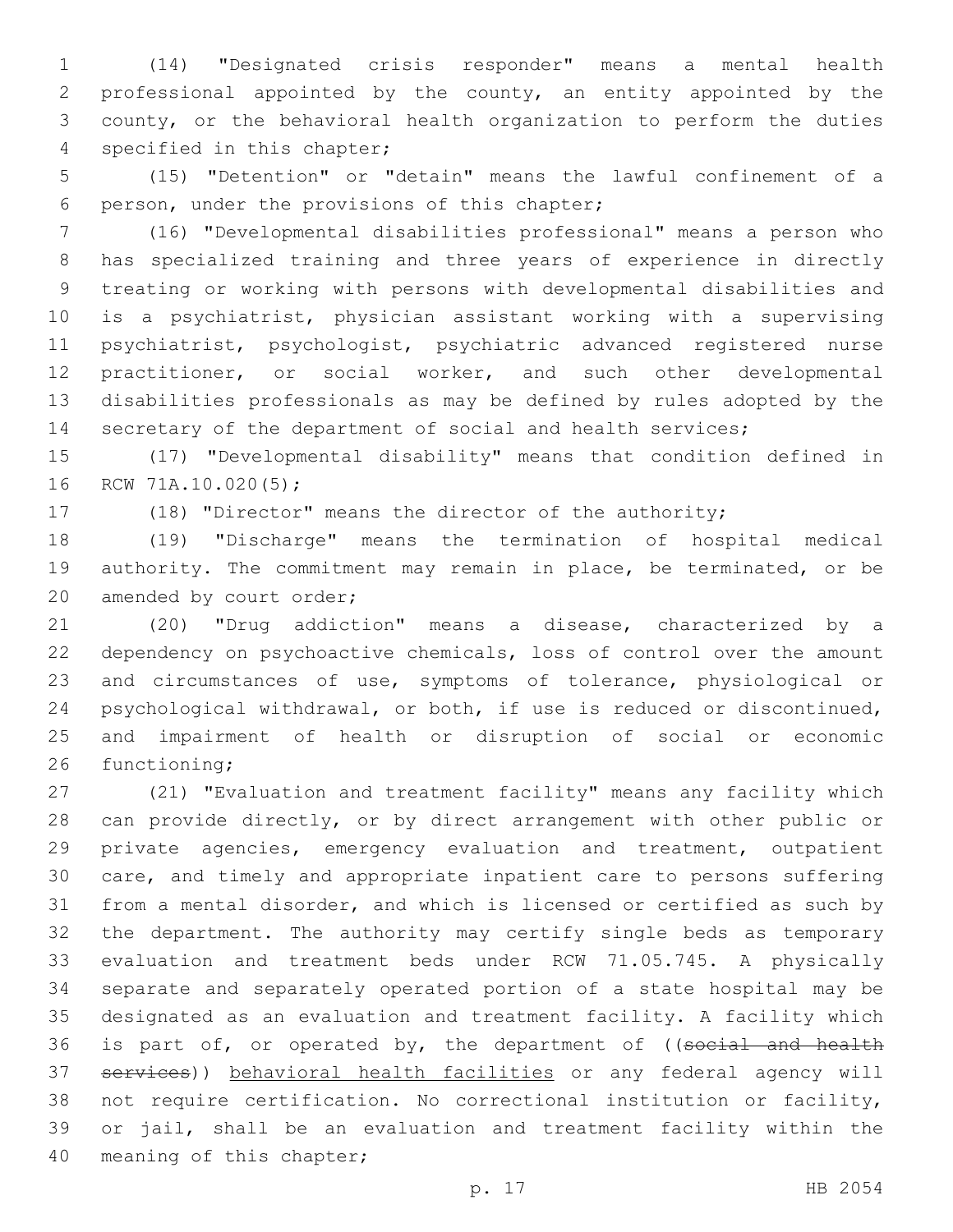(22) "Gravely disabled" means a condition in which a person, as a result of a mental disorder, or as a result of the use of alcohol or other psychoactive chemicals: (a) Is in danger of serious physical harm resulting from a failure to provide for his or her essential human needs of health or safety; or (b) manifests severe deterioration in routine functioning evidenced by repeated and escalating loss of cognitive or volitional control over his or her actions and is not receiving such care as is essential for his or her 9 health or safety;

 (23) "Habilitative services" means those services provided by program personnel to assist persons in acquiring and maintaining life skills and in raising their levels of physical, mental, social, and vocational functioning. Habilitative services include education, training for employment, and therapy. The habilitative process shall be undertaken with recognition of the risk to the public safety presented by the person being assisted as manifested by prior charged 17 criminal conduct;

 (24) "Hearing" means any proceeding conducted in open court. For purposes of this chapter, at any hearing the petitioner, the respondent, the witnesses, and the presiding judicial officer may be present and participate either in person or by video, as determined by the court. The term "video" as used herein shall include any functional equivalent. At any hearing conducted by video, the technology used must permit the judicial officer, counsel, all 25 parties, and the witnesses to be able to see, hear, and speak, when authorized, during the hearing; to allow attorneys to use exhibits or other materials during the hearing; and to allow respondent's counsel to be in the same location as the respondent unless otherwise requested by the respondent or the respondent's counsel. Witnesses in a proceeding may also appear in court through other means, including telephonically, pursuant to the requirements of superior court civil rule 43. Notwithstanding the foregoing, the court, upon its own motion or upon a motion for good cause by any party, may require all parties and witnesses to participate in the hearing in person rather than by video. In ruling on any such motion, the court may allow in- person or video testimony; and the court may consider, among other things, whether the respondent's alleged mental illness affects the respondent's ability to perceive or participate in the proceeding by 39 video;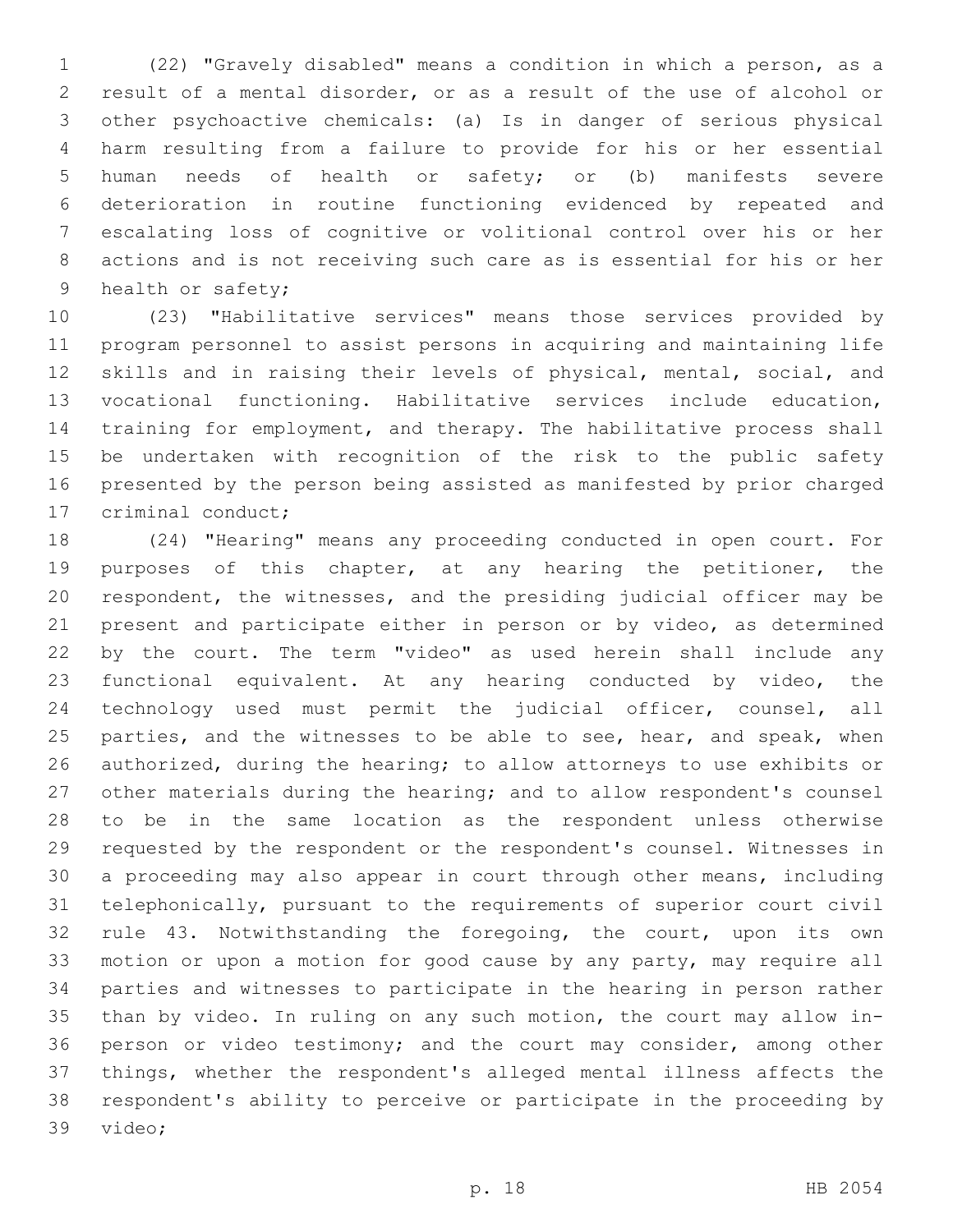(25) "History of one or more violent acts" refers to the period of time ten years prior to the filing of a petition under this chapter, excluding any time spent, but not any violent acts committed, in a mental health facility, a long-term alcoholism or drug treatment facility, or in confinement as a result of a criminal conviction;6

 (26) "Imminent" means the state or condition of being likely to 8 occur at any moment or near at hand, rather than distant or remote;

 (27) "Individualized service plan" means a plan prepared by a developmental disabilities professional with other professionals as a team, for a person with developmental disabilities, which shall 12 state:

 (a) The nature of the person's specific problems, prior charged 14 criminal behavior, and habilitation needs;

 (b) The conditions and strategies necessary to achieve the 16 purposes of habilitation;

 (c) The intermediate and long-range goals of the habilitation program, with a projected timetable for the attainment;

 (d) The rationale for using this plan of habilitation to achieve 20 those intermediate and long-range goals;

(e) The staff responsible for carrying out the plan;

 (f) Where relevant in light of past criminal behavior and due consideration for public safety, the criteria for proposed movement to less-restrictive settings, criteria for proposed eventual discharge or release, and a projected possible date for discharge or 26 release; and

 (g) The type of residence immediately anticipated for the person 28 and possible future types of residences;

 (28) "Information related to mental health services" means all information and records compiled, obtained, or maintained in the course of providing services to either voluntary or involuntary recipients of services by a mental health service provider. This may include documents of legal proceedings under this chapter or chapter 71.34 or 10.77 RCW, or somatic health care information;

 (29) "Intoxicated person" means a person whose mental or physical functioning is substantially impaired as a result of the use of 37 alcohol or other psychoactive chemicals;

 (30) "In need of assisted outpatient behavioral health treatment" means that a person, as a result of a mental disorder or substance use disorder: (a) Has been committed by a court to detention for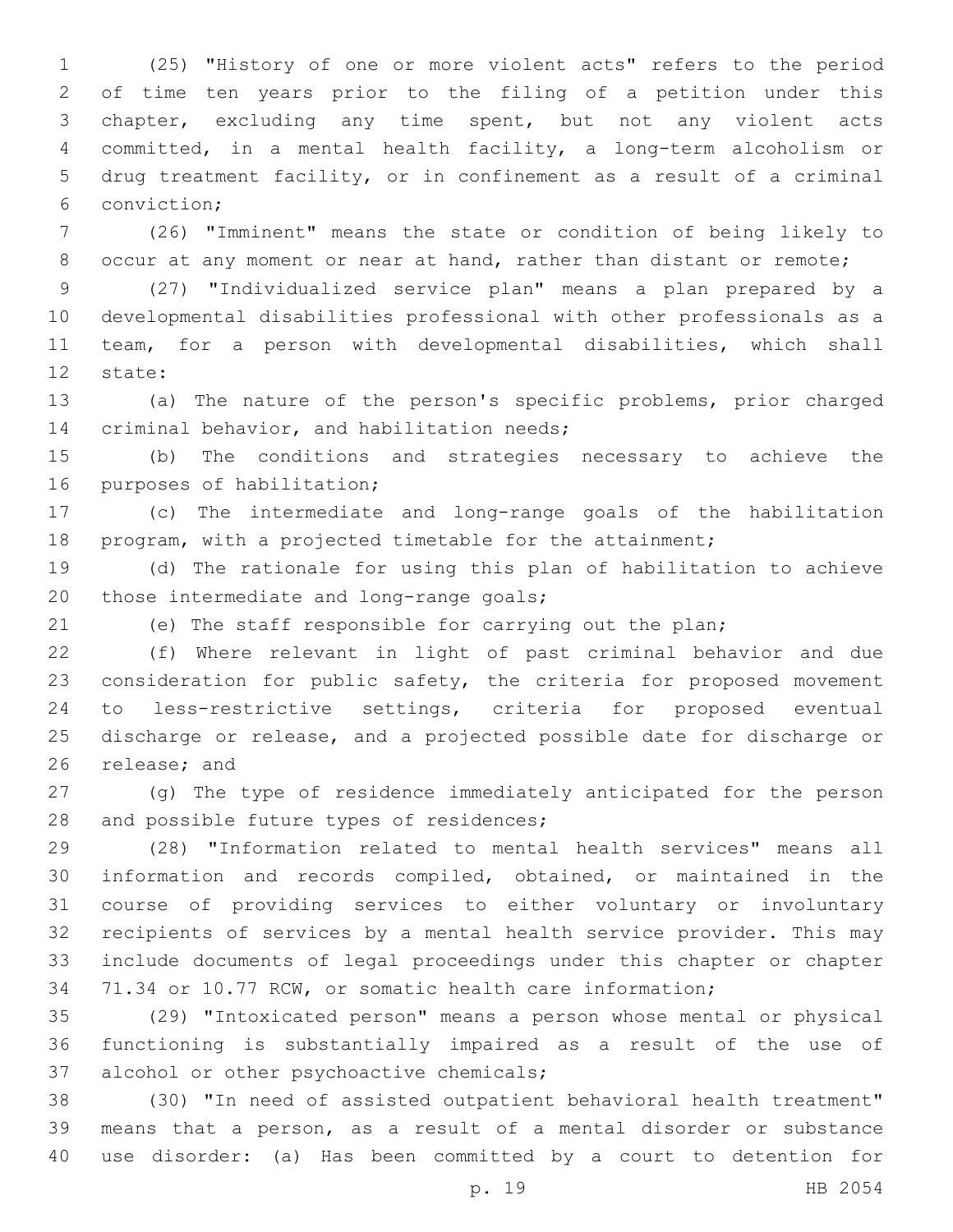involuntary behavioral health treatment during the preceding thirty- six months; (b) is unlikely to voluntarily participate in outpatient treatment without an order for less restrictive alternative treatment, based on a history of nonadherence with treatment or in view of the person's current behavior; (c) is likely to benefit from less restrictive alternative treatment; and (d) requires less restrictive alternative treatment to prevent a relapse, decompensation, or deterioration that is likely to result in the person presenting a likelihood of serious harm or the person becoming 10 gravely disabled within a reasonably short period of time;

 (31) "Judicial commitment" means a commitment by a court pursuant 12 to the provisions of this chapter;

 (32) "Legal counsel" means attorneys and staff employed by county prosecutor offices or the state attorney general acting in their capacity as legal representatives of public mental health and 16 substance use disorder service providers under RCW 71.05.130;

 (33) "Less restrictive alternative treatment" means a program of individualized treatment in a less restrictive setting than inpatient treatment that includes the services described in RCW 71.05.585;

 (34) "Licensed physician" means a person licensed to practice medicine or osteopathic medicine and surgery in the state of 22 Washington;

(35) "Likelihood of serious harm" means:23

 (a) A substantial risk that: (i) Physical harm will be inflicted 25 by a person upon his or her own person, as evidenced by threats or attempts to commit suicide or inflict physical harm on oneself; (ii) physical harm will be inflicted by a person upon another, as evidenced by behavior which has caused such harm or which places another person or persons in reasonable fear of sustaining such harm; or (iii) physical harm will be inflicted by a person upon the property of others, as evidenced by behavior which has caused substantial loss or damage to the property of others; or

 (b) The person has threatened the physical safety of another and 34 has a history of one or more violent acts;

 (36) "Medical clearance" means a physician or other health care provider has determined that a person is medically stable and ready 37 for referral to the designated crisis responder;

 (37) "Mental disorder" means any organic, mental, or emotional impairment which has substantial adverse effects on a person's 40 cognitive or volitional functions;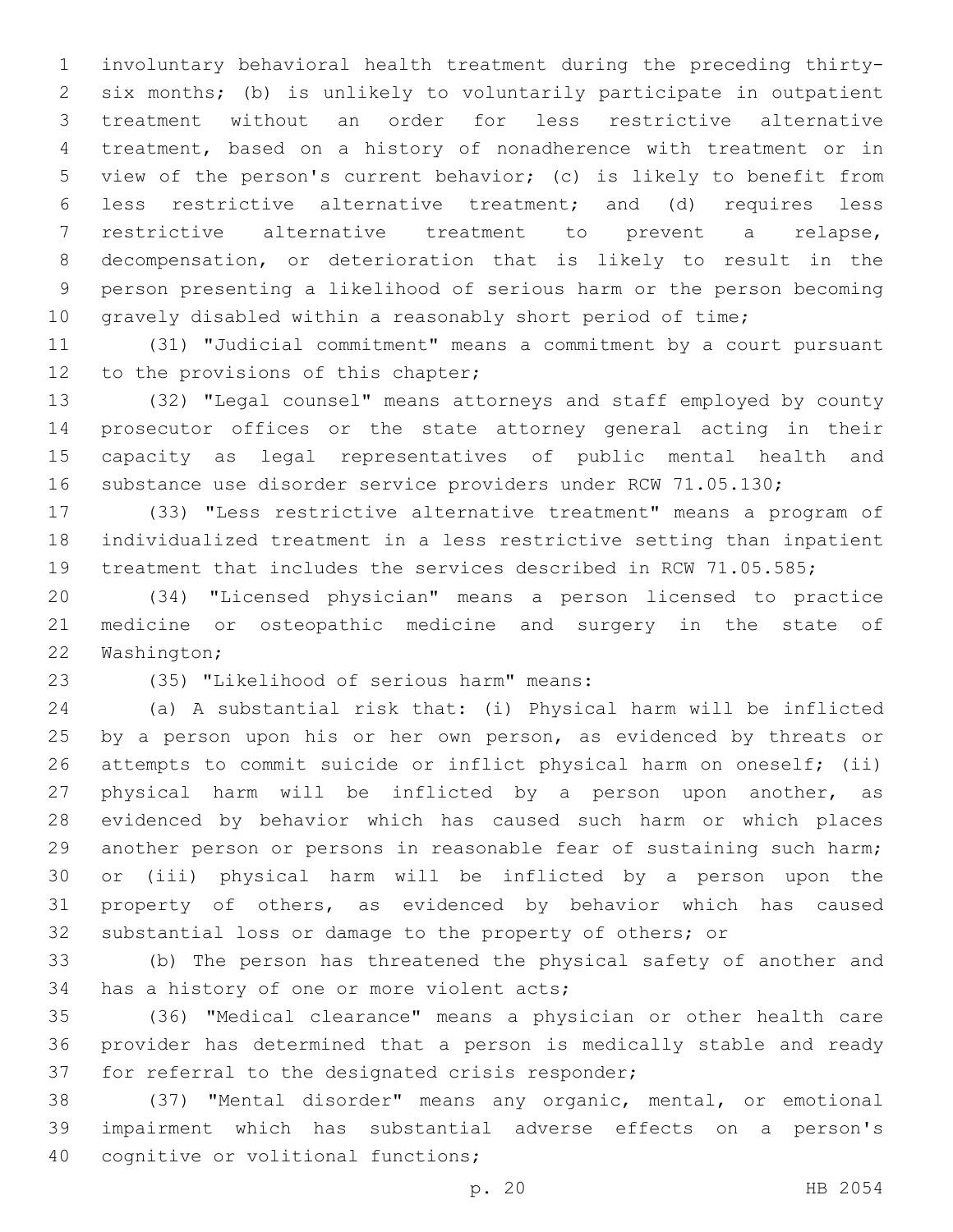(38) "Mental health professional" means a psychiatrist, psychologist, physician assistant working with a supervising psychiatrist, psychiatric advanced registered nurse practitioner, psychiatric nurse, or social worker, and such other mental health professionals as may be defined by rules adopted by the secretary 6 pursuant to the provisions of this chapter;

 (39) "Mental health service provider" means a public or private agency that provides mental health services to persons with mental disorders or substance use disorders as defined under this section and receives funding from public sources. This includes, but is not limited to, hospitals licensed under chapter 70.41 RCW, evaluation and treatment facilities as defined in this section, community mental health service delivery systems or behavioral health programs as defined in RCW 71.24.025, facilities conducting competency 15 evaluations and restoration under chapter 10.77 RCW, approved substance use disorder treatment programs as defined in this section, secure detoxification facilities as defined in this section, and correctional facilities operated by state and local governments;

 (40) "Peace officer" means a law enforcement official of a public agency or governmental unit, and includes persons specifically given peace officer powers by any state law, local ordinance, or judicial 22 order of appointment;

 (41) "Physician assistant" means a person licensed as a physician 24 assistant under chapter 18.57A or 18.71A RCW;

 (42) "Private agency" means any person, partnership, corporation, 26 or association that is not a public agency, whether or not financed in whole or in part by public funds, which constitutes an evaluation and treatment facility or private institution, or hospital, or approved substance use disorder treatment program, which is conducted for, or includes a department or ward conducted for, the care and treatment of persons with mental illness, substance use disorders, or 32 both mental illness and substance use disorders;

 (43) "Professional person" means a mental health professional, chemical dependency professional, or designated crisis responder and shall also mean a physician, physician assistant, psychiatric advanced registered nurse practitioner, registered nurse, and such others as may be defined by rules adopted by the secretary pursuant 38 to the provisions of this chapter;

 (44) "Psychiatric advanced registered nurse practitioner" means a person who is licensed as an advanced registered nurse practitioner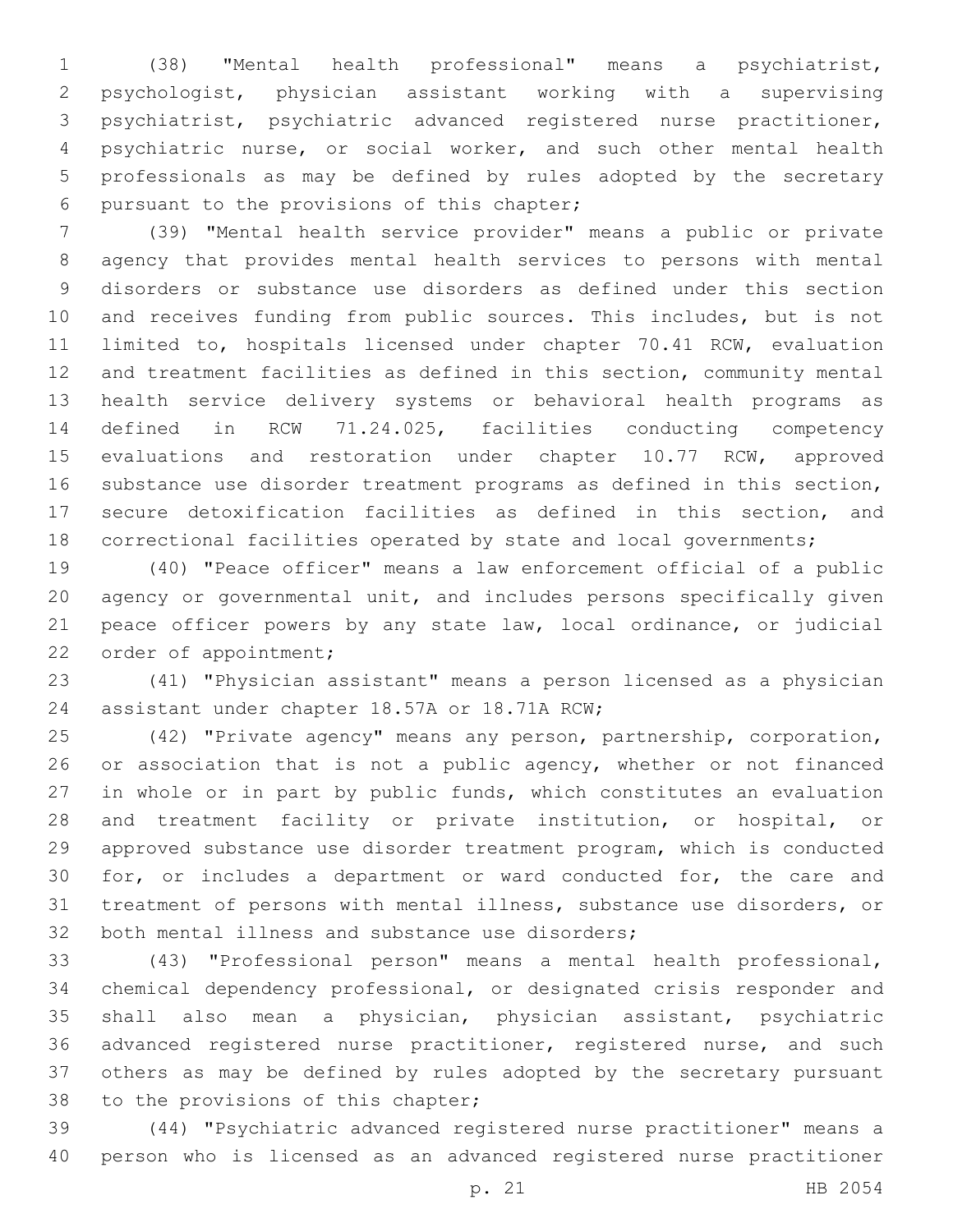pursuant to chapter 18.79 RCW; and who is board certified in advanced 2 practice psychiatric and mental health nursing;

 (45) "Psychiatrist" means a person having a license as a physician and surgeon in this state who has in addition completed three years of graduate training in psychiatry in a program approved by the American medical association or the American osteopathic association and is certified or eligible to be certified by the 8 American board of psychiatry and neurology;

 (46) "Psychologist" means a person who has been licensed as a 10 psychologist pursuant to chapter 18.83 RCW;

 (47) "Public agency" means any evaluation and treatment facility or institution, secure detoxification facility, approved substance use disorder treatment program, or hospital which is conducted for, 14 or includes a department or ward conducted for, the care and treatment of persons with mental illness, substance use disorders, or both mental illness and substance use disorders, if the agency is operated directly by federal, state, county, or municipal government, 18 or a combination of such governments;

 (48) "Release" means legal termination of the commitment under 20 the provisions of this chapter;

 (49) "Resource management services" has the meaning given in 22 chapter 71.24 RCW;

 (50) "Secretary" means the secretary of the department of health, 24 or his or her designee;

 (51) "Secure detoxification facility" means a facility operated by either a public or private agency or by the program of an agency 27 that:

(a) Provides for intoxicated persons:28

 (i) Evaluation and assessment, provided by certified chemical 30 dependency professionals;

(ii) Acute or subacute detoxification services; and

 (iii) Discharge assistance provided by certified chemical dependency professionals, including facilitating transitions to appropriate voluntary or involuntary inpatient services or to less restrictive alternatives as appropriate for the individual;

 (b) Includes security measures sufficient to protect the 37 patients, staff, and community; and

(c) Is licensed or certified as such by the department of health;

 (52) "Serious violent offense" has the same meaning as provided 40 in RCW 9.94A.030;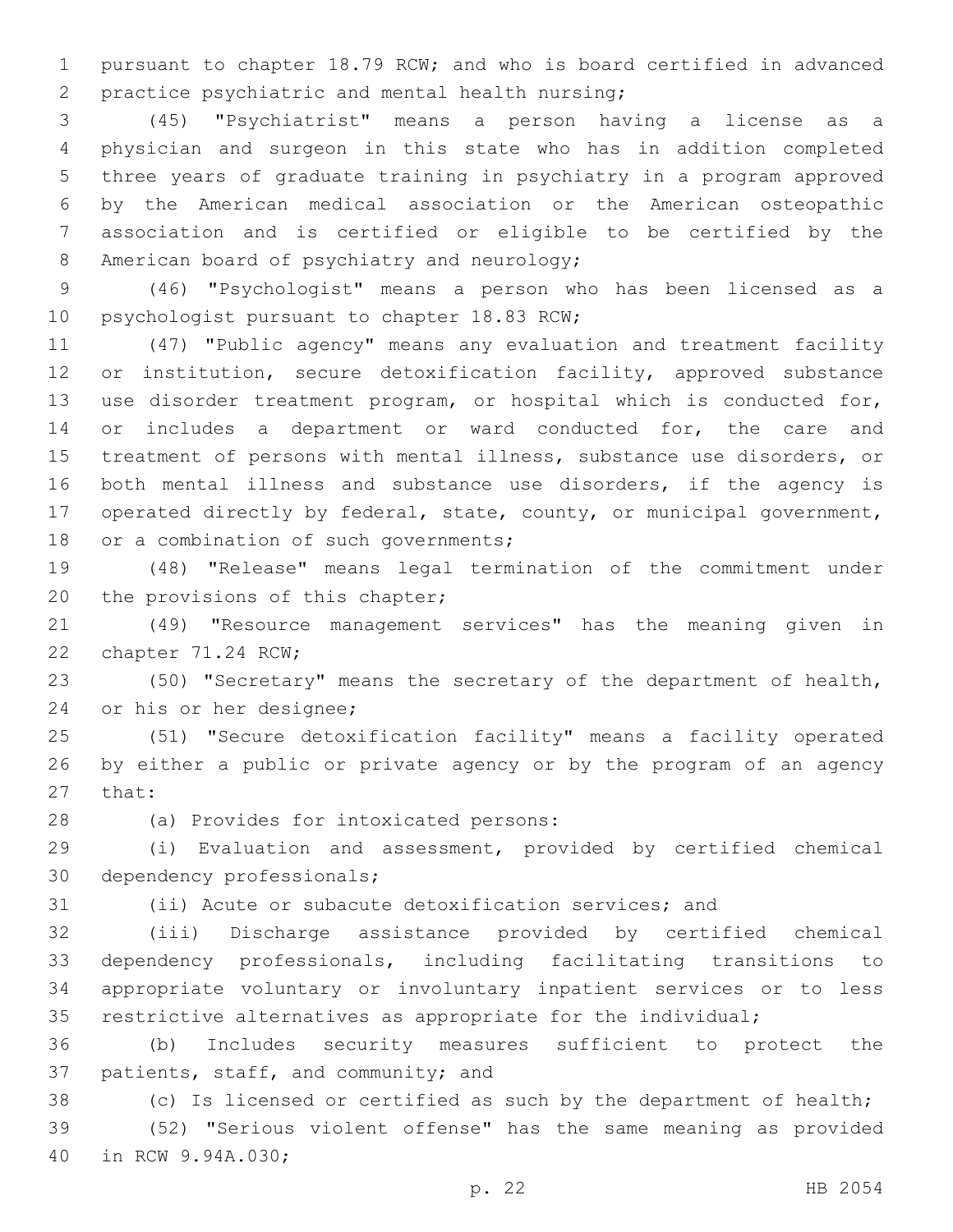(53) "Social worker" means a person with a master's or further advanced degree from a social work educational program accredited and 3 approved as provided in RCW 18.320.010;

 (54) "Substance use disorder" means a cluster of cognitive, behavioral, and physiological symptoms indicating that an individual continues using the substance despite significant substance-related problems. The diagnosis of a substance use disorder is based on a pathological pattern of behaviors related to the use of the 9 substances;

 (55) "Therapeutic court personnel" means the staff of a mental health court or other therapeutic court which has jurisdiction over defendants who are dually diagnosed with mental disorders, including court personnel, probation officers, a court monitor, prosecuting attorney, or defense counsel acting within the scope of therapeutic 15 court duties;

 (56) "Treatment records" include registration and all other records concerning persons who are receiving or who at any time have received services for mental illness, which are maintained by the 19 department of social and health services, the department of behavioral health facilities, the department, the authority, 21 behavioral health organizations and their staffs, and by treatment facilities. Treatment records include mental health information contained in a medical bill including but not limited to mental health drugs, a mental health diagnosis, provider name, and dates of service stemming from a medical service. Treatment records do not include notes or records maintained for personal use by a person providing treatment services for the department of social and health 28 services, the department of behavioral health facilities, the department, the authority, behavioral health organizations, or a treatment facility if the notes or records are not available to 31 others;

 (57) "Triage facility" means a short-term facility or a portion of a facility licensed or certified by the department under RCW 71.24.035, which is designed as a facility to assess and stabilize an individual or determine the need for involuntary commitment of an individual, and must meet department residential treatment facility standards. A triage facility may be structured as a voluntary or 38 involuntary placement facility;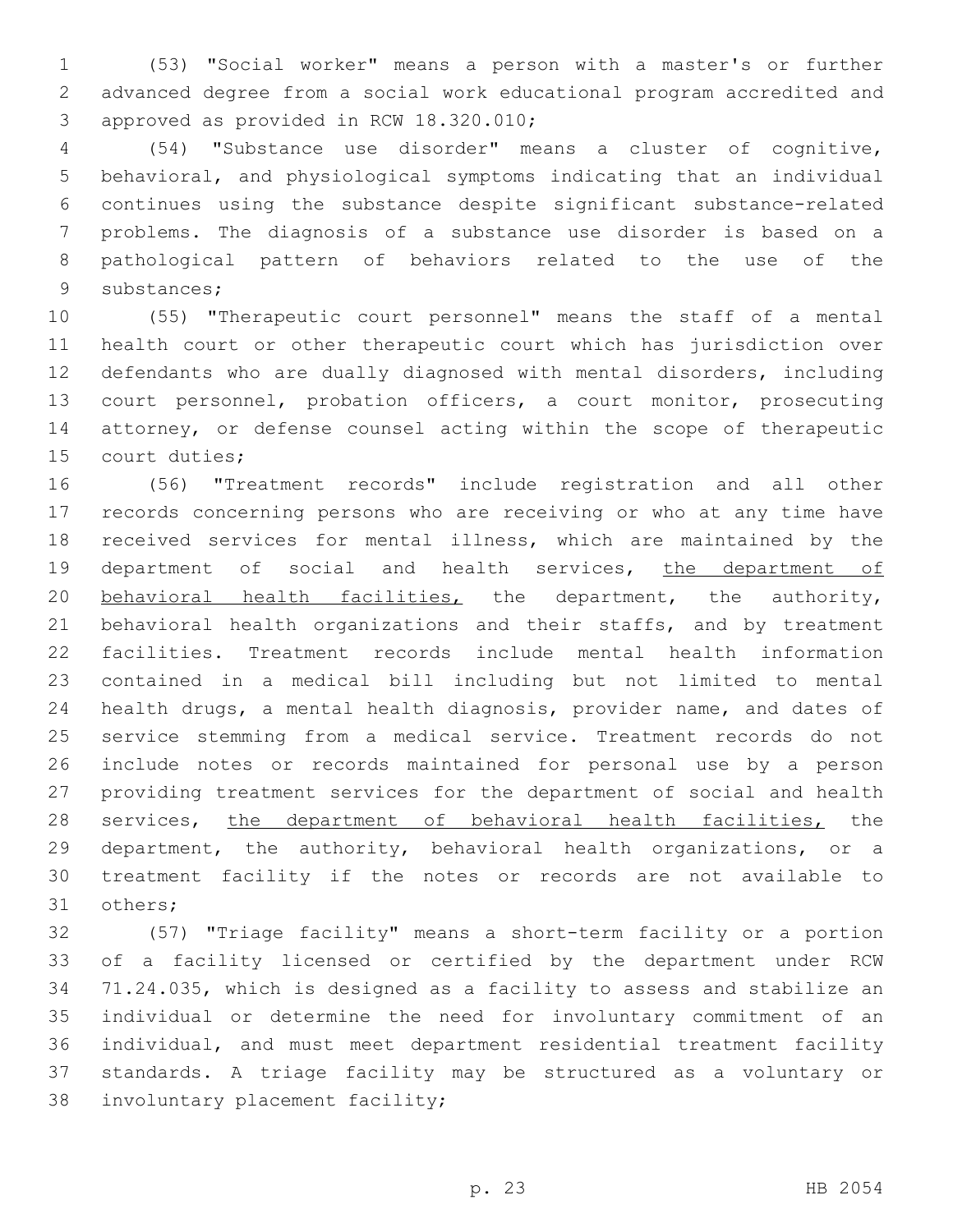(58) "Violent act" means behavior that resulted in homicide, attempted suicide, nonfatal injuries, or substantial damage to 3 property.

 **Sec. 10.** RCW 71.05.100 and 2018 c 201 s 3005 are each amended to 5 read as follows:

 In addition to the responsibility provided for by RCW 43.20B.330, any person, or his or her estate, or his or her spouse, or the parents of a minor person who is involuntarily detained pursuant to this chapter for the purpose of treatment and evaluation outside of a 10 facility maintained and operated by the department of ((social and health services)) behavioral health facilities shall be responsible for the cost of such care and treatment. In the event that an individual is unable to pay for such treatment or in the event payment would result in a substantial hardship upon the individual or his or her family, then the county of residence of such person shall be responsible for such costs. If it is not possible to determine the 17 county of residence of the person, the cost shall be borne by the county where the person was originally detained. The department of ((social and health services)) behavioral health facilities, or the authority, as appropriate, shall, pursuant to chapter 34.05 RCW, adopt standards as to (1) inability to pay in whole or in part, (2) a definition of substantial hardship, and (3) appropriate payment schedules. Financial responsibility with respect to services and 24 facilities of the department of ((social and health services)) behavioral health facilities shall continue to be as provided in RCW 43.20B.320 through 43.20B.360 and 43.20B.370.26

 **Sec. 11.** RCW 71.05.320 and 2018 c 201 s 3012 are each amended to 28 read as follows:

 (1)(a) Subject to (b) of this subsection, if the court or jury finds that grounds set forth in RCW 71.05.280 have been proven and that the best interests of the person or others will not be served by a less restrictive treatment which is an alternative to detention, the court shall remand him or her to the custody of the department of ((social and health services)) behavioral health facilities or to a facility certified for ninety day treatment by the department for a further period of intensive treatment not to exceed ninety days from 37 the date of judgment.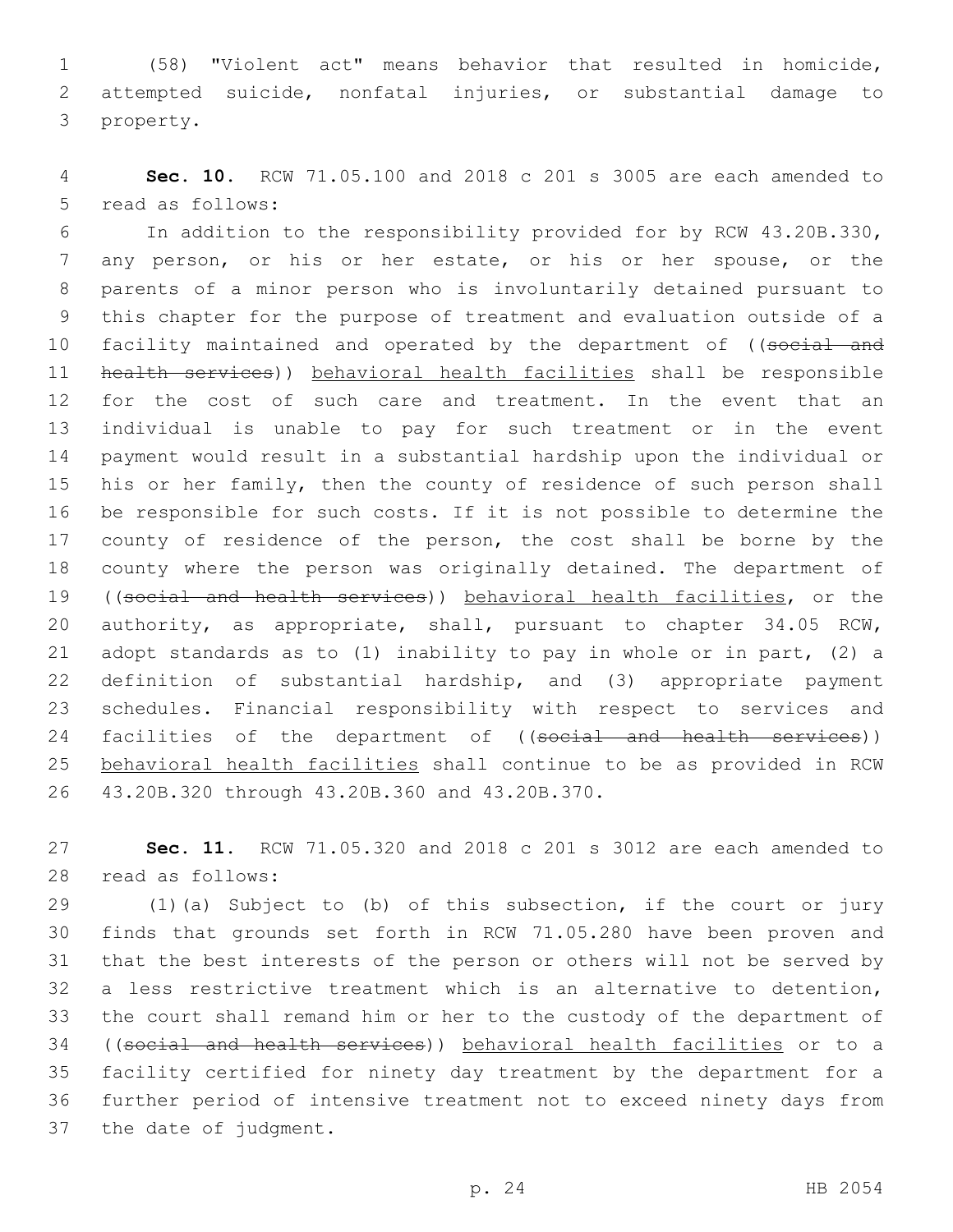(b) If the order for inpatient treatment is based on a substance use disorder, treatment must take place at an approved substance use disorder treatment program. The court may only enter an order for commitment based on a substance use disorder if there is an available approved substance use disorder treatment program with adequate space 6 for the person.

 (c) If the grounds set forth in RCW 71.05.280(3) are the basis of commitment, then the period of treatment may be up to but not exceed one hundred eighty days from the date of judgment to the custody of 10 the department of ((social and health services)) behavioral health 11 facilities or to a facility certified for one hundred eighty day 12 treatment by the department.

 (2) If the court or jury finds that grounds set forth in RCW 71.05.280 have been proven, but finds that treatment less restrictive than detention will be in the best interest of the person or others, then the court shall remand him or her to the custody of the 17 department of ((social and health services)) behavioral health 18 facilities or to a facility certified for ninety day treatment by the department or to a less restrictive alternative for a further period of less restrictive treatment not to exceed ninety days from the date of judgment. If the order for less restrictive treatment is based on a substance use disorder, treatment must be provided by an approved substance use disorder treatment program. If the grounds set forth in RCW 71.05.280(3) are the basis of commitment, then the period of treatment may be up to but not exceed one hundred eighty days from the date of judgment. If the court or jury finds that the grounds set forth in RCW 71.05.280(5) have been proven, and provide the only basis for commitment, the court must enter an order for less restrictive alternative treatment for up to ninety days from the date of judgment and may not order inpatient treatment.

 (3) An order for less restrictive alternative treatment entered under subsection (2) of this section must name the mental health service provider responsible for identifying the services the person will receive in accordance with RCW 71.05.585, and must include a requirement that the person cooperate with the services planned by 36 the mental health service provider.

 (4) The person shall be released from involuntary treatment at the expiration of the period of commitment imposed under subsection (1) or (2) of this section unless the superintendent or professional person in charge of the facility in which he or she is confined, or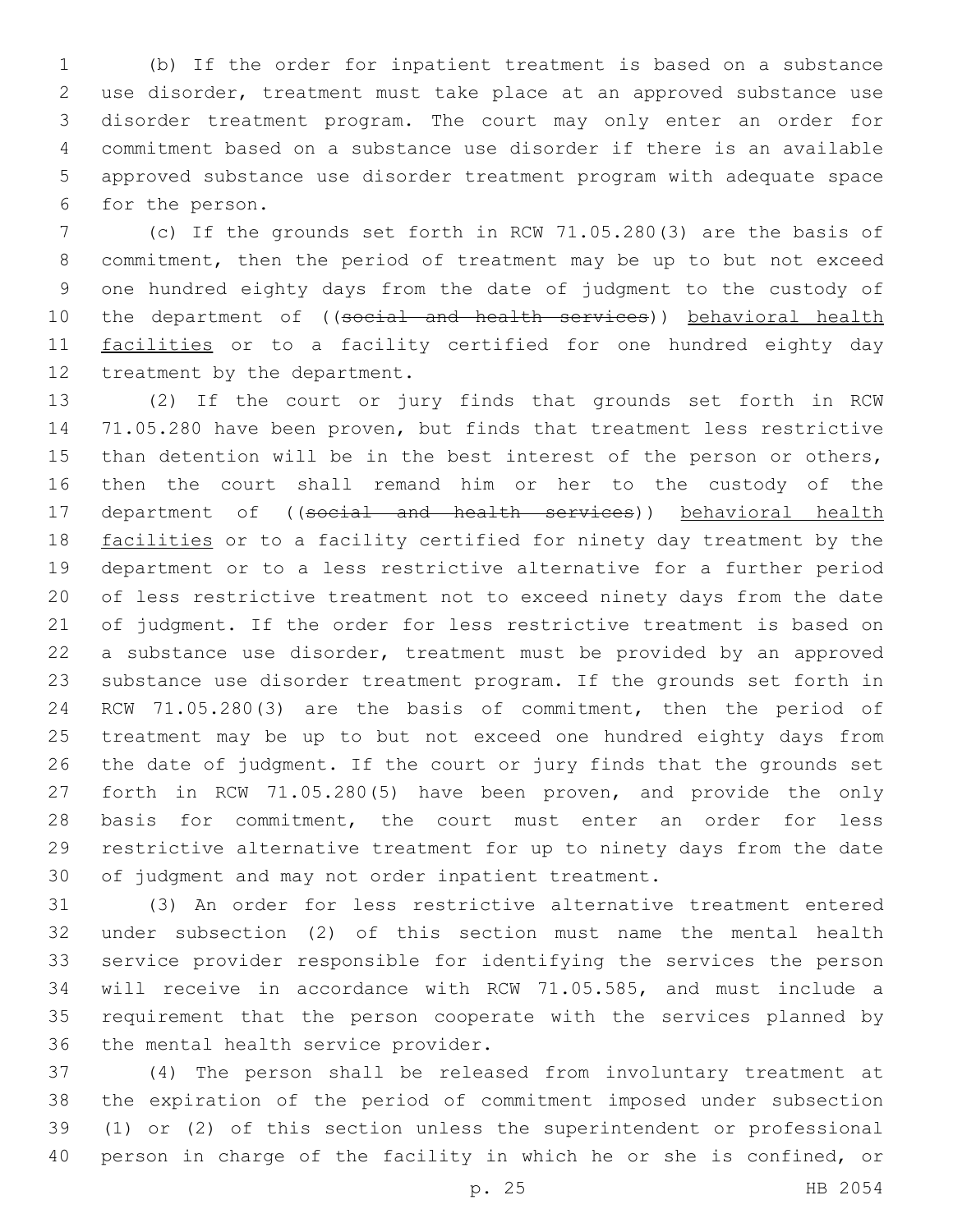in the event of a less restrictive alternative, the designated crisis responder, files a new petition for involuntary treatment on the 3 grounds that the committed person:

 (a) During the current period of court ordered treatment: (i) Has threatened, attempted, or inflicted physical harm upon the person of another, or substantial damage upon the property of another, and (ii) as a result of a mental disorder, substance use disorder, or developmental disability presents a likelihood of serious harm; or

 (b) Was taken into custody as a result of conduct in which he or she attempted or inflicted serious physical harm upon the person of another, and continues to present, as a result of mental disorder, substance use disorder, or developmental disability a likelihood of 13 serious harm; or

 (c)(i) Is in custody pursuant to RCW 71.05.280(3) and as a result of mental disorder or developmental disability continues to present a substantial likelihood of repeating acts similar to the charged criminal behavior, when considering the person's life history, 18 progress in treatment, and the public safety.

 (ii) In cases under this subsection where the court has made an affirmative special finding under RCW 71.05.280(3)(b), the commitment shall continue for up to an additional one hundred eighty day period whenever the petition presents prima facie evidence that the person continues to suffer from a mental disorder or developmental disability that results in a substantial likelihood of committing acts similar to the charged criminal behavior, unless the person presents proof through an admissible expert opinion that the person's condition has so changed such that the mental disorder or developmental disability no longer presents a substantial likelihood of the person committing acts similar to the charged criminal behavior. The initial or additional commitment period may include transfer to a specialized program of intensive support and treatment, which may be initiated prior to or after discharge from the state 33 hospital; or

34 (d) Continues to be gravely disabled; or

(e) Is in need of assisted outpatient mental health treatment.

 If the conduct required to be proven in (b) and (c) of this subsection was found by a judge or jury in a prior trial under this chapter, it shall not be necessary to prove such conduct again.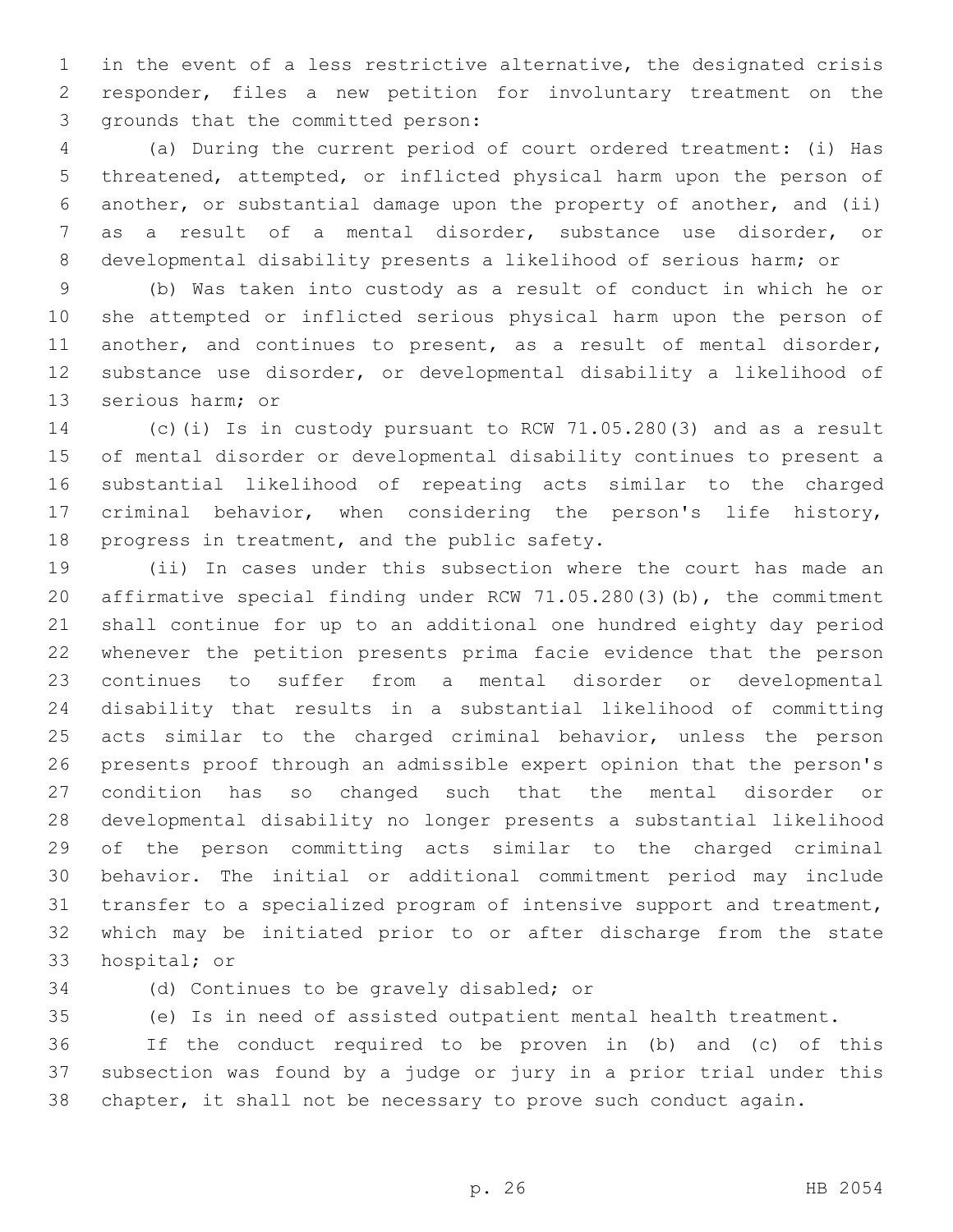If less restrictive alternative treatment is sought, the petition shall set forth any recommendations for less restrictive alternative 3 treatment services.

 (5) A new petition for involuntary treatment filed under subsection (4) of this section shall be filed and heard in the superior court of the county of the facility which is filing the new petition for involuntary treatment unless good cause is shown for a change of venue. The cost of the proceedings shall be borne by the 9 state.

 (6)(a) The hearing shall be held as provided in RCW 71.05.310, and if the court or jury finds that the grounds for additional confinement as set forth in this section are present, subject to subsection (1)(b) of this section, the court may order the committed person returned for an additional period of treatment not to exceed one hundred eighty days from the date of judgment, except as provided in subsection (7) of this section. If the court's order is based solely on the grounds identified in subsection (4)(e) of this section, the court may enter an order for less restrictive alternative treatment not to exceed one hundred eighty days from the date of judgment, and may not enter an order for inpatient treatment. An order for less restrictive alternative treatment must name the mental health service provider responsible for identifying the services the person will receive in accordance with RCW 71.05.585, and must include a requirement that the person cooperate with the services planned by the mental health service provider.

 (b) At the end of the one hundred eighty day period of commitment, or one-year period of commitment if subsection (7) of this section applies, the committed person shall be released unless a petition for an additional one hundred eighty day period of continued treatment is filed and heard in the same manner as provided in this section. Successive one hundred eighty day commitments are permissible on the same grounds and pursuant to the same procedures as the original one hundred eighty day commitment.

 (7) An order for less restrictive treatment entered under subsection (6) of this section may be for up to one year when the person's previous commitment term was for intensive inpatient 37 treatment in a state hospital.

 (8) No person committed as provided in this section may be detained unless a valid order of commitment is in effect. No order of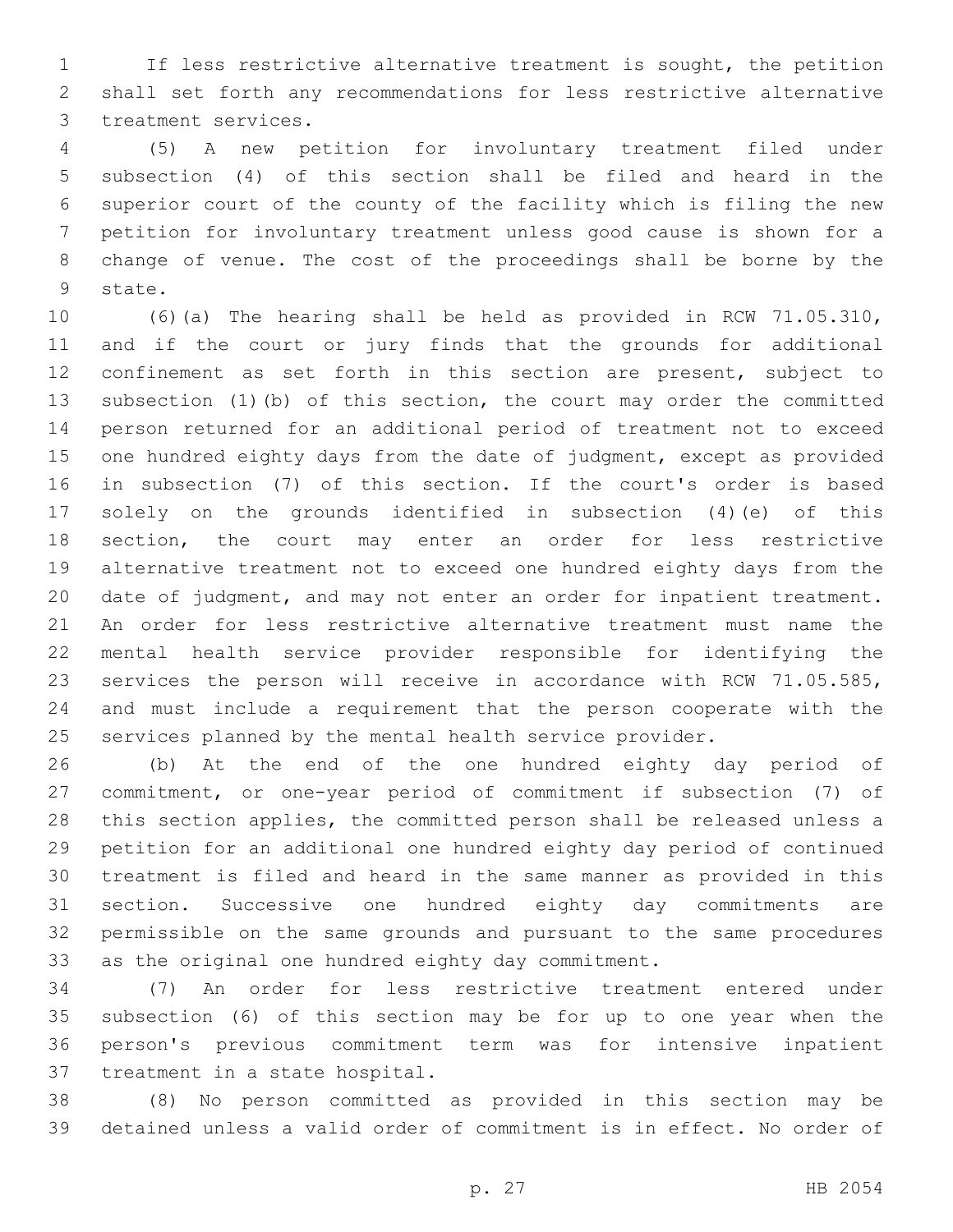commitment can exceed one hundred eighty days in length except as 2 provided in subsection (7) of this section.

 **Sec. 12.** RCW 71.05.320 and 2018 c 201 s 3013 are each amended to 4 read as follows:

 (1) If the court or jury finds that grounds set forth in RCW 71.05.280 have been proven and that the best interests of the person or others will not be served by a less restrictive treatment which is an alternative to detention, the court shall remand him or her to the 9 custody of the department of ((social and health services)) behavioral health facilities or to a facility certified for ninety day treatment by the department for a further period of intensive treatment not to exceed ninety days from the date of judgment.

 If the order for inpatient treatment is based on a substance use disorder, treatment must take place at an approved substance use disorder treatment program. If the grounds set forth in RCW 71.05.280(3) are the basis of commitment, then the period of treatment may be up to but not exceed one hundred eighty days from 18 the date of judgment to the custody of the department of ((social and 19 health services)) behavioral health facilities or to a facility certified for one hundred eighty day treatment by the department.

 (2) If the court or jury finds that grounds set forth in RCW 71.05.280 have been proven, but finds that treatment less restrictive than detention will be in the best interest of the person or others, then the court shall remand him or her to the custody of the 25 department of ((social and health services)) behavioral health 26 facilities or to a facility certified for ninety day treatment by the department or to a less restrictive alternative for a further period of less restrictive treatment not to exceed ninety days from the date of judgment. If the order for less restrictive treatment is based on a substance use disorder, treatment must be provided by an approved substance use disorder treatment program. If the grounds set forth in RCW 71.05.280(3) are the basis of commitment, then the period of treatment may be up to but not exceed one hundred eighty days from the date of judgment. If the court or jury finds that the grounds set forth in RCW 71.05.280(5) have been proven, and provide the only basis for commitment, the court must enter an order for less restrictive alternative treatment for up to ninety days from the date of judgment and may not order inpatient treatment.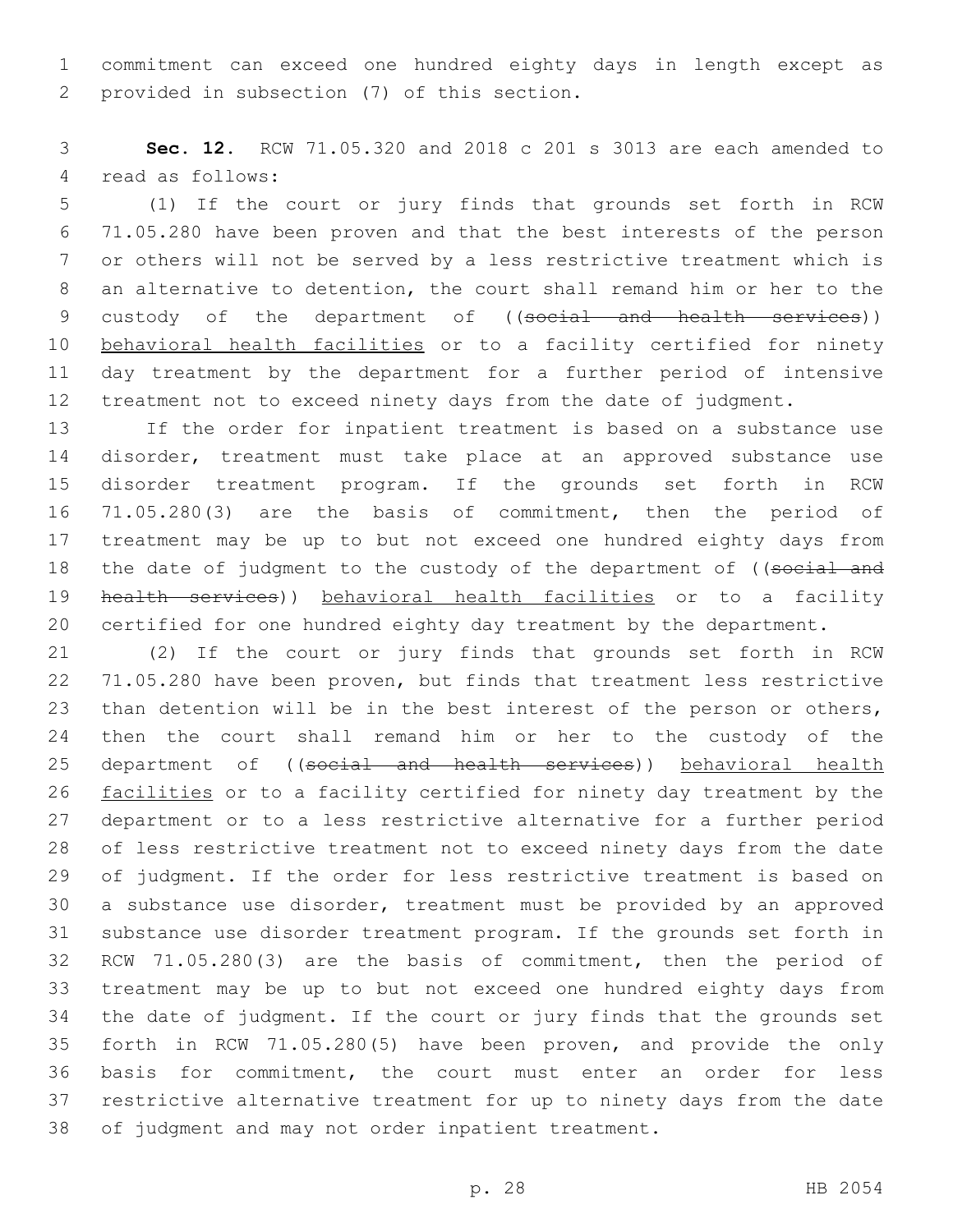(3) An order for less restrictive alternative treatment entered under subsection (2) of this section must name the mental health service provider responsible for identifying the services the person will receive in accordance with RCW 71.05.585, and must include a requirement that the person cooperate with the services planned by 6 the mental health service provider.

 (4) The person shall be released from involuntary treatment at the expiration of the period of commitment imposed under subsection (1) or (2) of this section unless the superintendent or professional person in charge of the facility in which he or she is confined, or in the event of a less restrictive alternative, the designated crisis responder, files a new petition for involuntary treatment on the 13 grounds that the committed person:

 (a) During the current period of court ordered treatment: (i) Has threatened, attempted, or inflicted physical harm upon the person of another, or substantial damage upon the property of another, and (ii) as a result of a mental disorder, substance use disorder, or developmental disability presents a likelihood of serious harm; or

 (b) Was taken into custody as a result of conduct in which he or she attempted or inflicted serious physical harm upon the person of another, and continues to present, as a result of mental disorder, substance use disorder, or developmental disability a likelihood of 23 serious harm; or

 (c)(i) Is in custody pursuant to RCW 71.05.280(3) and as a result of mental disorder or developmental disability continues to present a substantial likelihood of repeating acts similar to the charged criminal behavior, when considering the person's life history, 28 progress in treatment, and the public safety.

 (ii) In cases under this subsection where the court has made an affirmative special finding under RCW 71.05.280(3)(b), the commitment shall continue for up to an additional one hundred eighty day period whenever the petition presents prima facie evidence that the person continues to suffer from a mental disorder or developmental disability that results in a substantial likelihood of committing acts similar to the charged criminal behavior, unless the person presents proof through an admissible expert opinion that the person's condition has so changed such that the mental disorder or developmental disability no longer presents a substantial likelihood of the person committing acts similar to the charged criminal behavior. The initial or additional commitment period may include

p. 29 HB 2054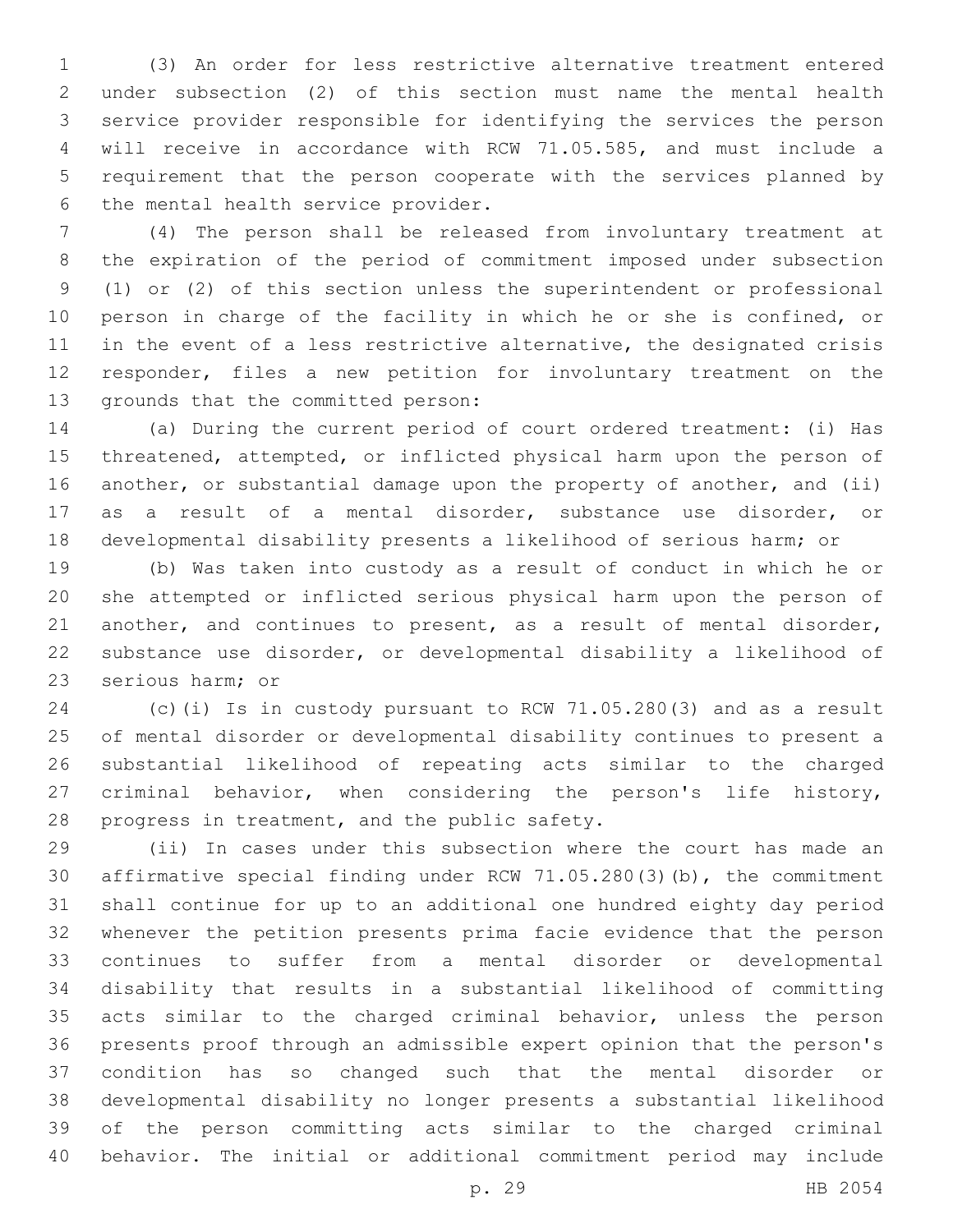transfer to a specialized program of intensive support and treatment, which may be initiated prior to or after discharge from the state 3 hospital; or

(d) Continues to be gravely disabled; or4

(e) Is in need of assisted outpatient mental health treatment.

 If the conduct required to be proven in (b) and (c) of this subsection was found by a judge or jury in a prior trial under this 8 chapter, it shall not be necessary to prove such conduct again.

 If less restrictive alternative treatment is sought, the petition shall set forth any recommendations for less restrictive alternative 11 treatment services.

 (5) A new petition for involuntary treatment filed under subsection (4) of this section shall be filed and heard in the superior court of the county of the facility which is filing the new petition for involuntary treatment unless good cause is shown for a change of venue. The cost of the proceedings shall be borne by the 17 state.

 (6)(a) The hearing shall be held as provided in RCW 71.05.310, and if the court or jury finds that the grounds for additional confinement as set forth in this section are present, the court may order the committed person returned for an additional period of treatment not to exceed one hundred eighty days from the date of judgment, except as provided in subsection (7) of this section. If the court's order is based solely on the grounds identified in subsection (4)(e) of this section, the court may enter an order for less restrictive alternative treatment not to exceed one hundred eighty days from the date of judgment, and may not enter an order for inpatient treatment. An order for less restrictive alternative treatment must name the mental health service provider responsible for identifying the services the person will receive in accordance with RCW 71.05.585, and must include a requirement that the person cooperate with the services planned by the mental health service 33 provider.

 (b) At the end of the one hundred eighty day period of commitment, or one-year period of commitment if subsection (7) of this section applies, the committed person shall be released unless a petition for an additional one hundred eighty day period of continued treatment is filed and heard in the same manner as provided in this section. Successive one hundred eighty day commitments are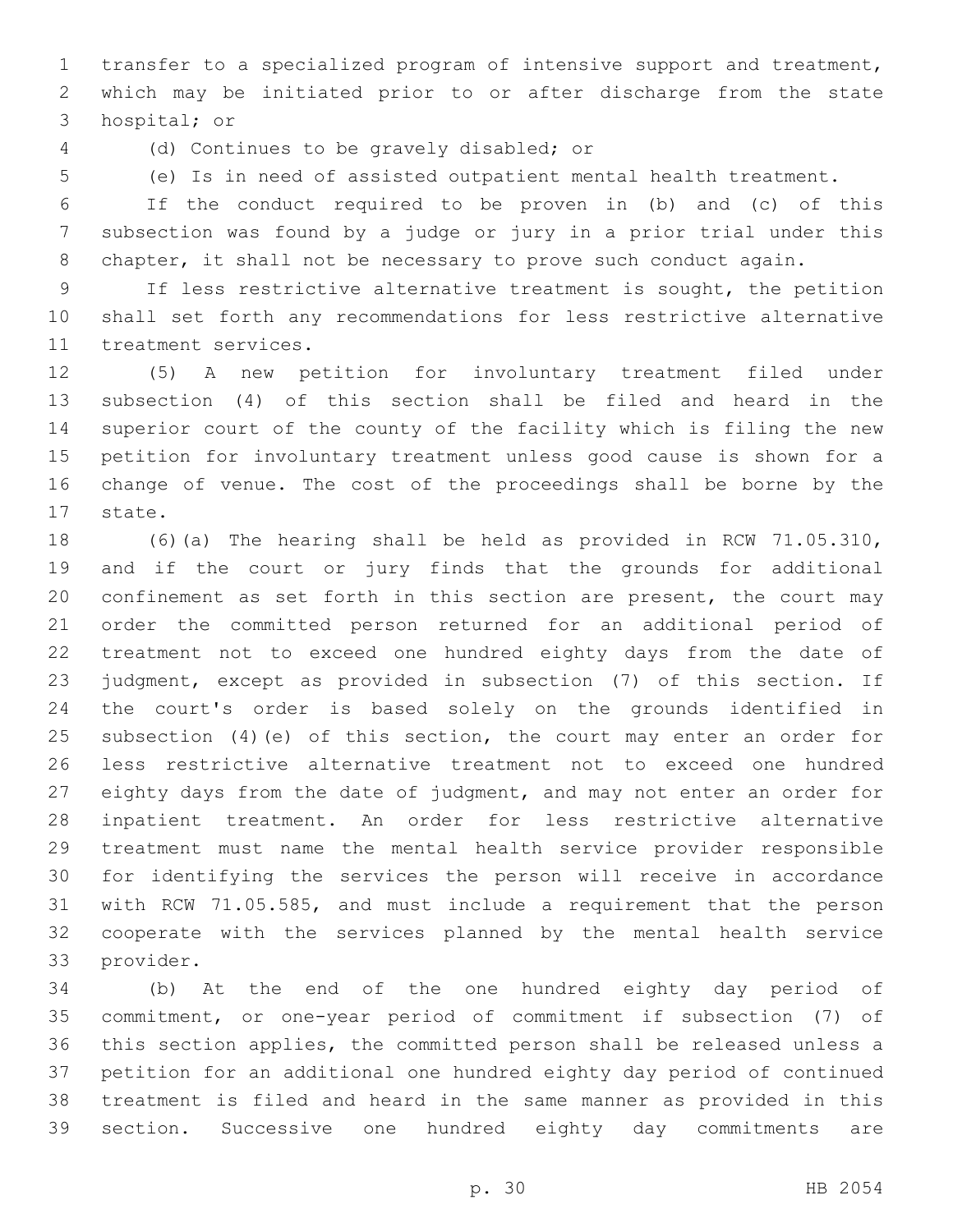permissible on the same grounds and pursuant to the same procedures 2 as the original one hundred eighty day commitment.

 (7) An order for less restrictive treatment entered under subsection (6) of this section may be for up to one year when the person's previous commitment term was for intensive inpatient 6 treatment in a state hospital.

 (8) No person committed as provided in this section may be detained unless a valid order of commitment is in effect. No order of commitment can exceed one hundred eighty days in length except as 10 provided in subsection (7) of this section.

 **Sec. 13.** RCW 71.05.340 and 2018 c 201 s 3017 are each amended to 12 read as follows:

 (1)(a) When, in the opinion of the superintendent or the professional person in charge of the hospital or facility providing involuntary treatment, the committed person can be appropriately served by outpatient treatment prior to or at the expiration of the 17 period of commitment, then such outpatient care may be required as a term of conditional release for a period which, when added to the inpatient treatment period, shall not exceed the period of commitment. If the facility or agency designated to provide outpatient treatment is other than the facility providing involuntary treatment, the outpatient facility so designated must agree in writing to assume such responsibility. A copy of the terms of conditional release shall be given to the patient, the designated crisis responder in the county in which the patient is to receive outpatient treatment, and to the court of original commitment.

 (b) Before a person committed under grounds set forth in RCW 71.05.280(3) or 71.05.320(4)(c) is conditionally released under (a) 29 of this subsection, the superintendent or professional person in charge of the hospital or facility providing involuntary treatment shall in writing notify the prosecuting attorney of the county in which the criminal charges against the committed person were dismissed, of the decision to conditionally release the person. Notice and a copy of the terms of conditional release shall be provided at least thirty days before the person is released from inpatient care. Within twenty days after receiving notice, the prosecuting attorney may petition the court in the county that issued the commitment order to hold a hearing to determine whether the person may be conditionally released and the terms of the conditional

p. 31 HB 2054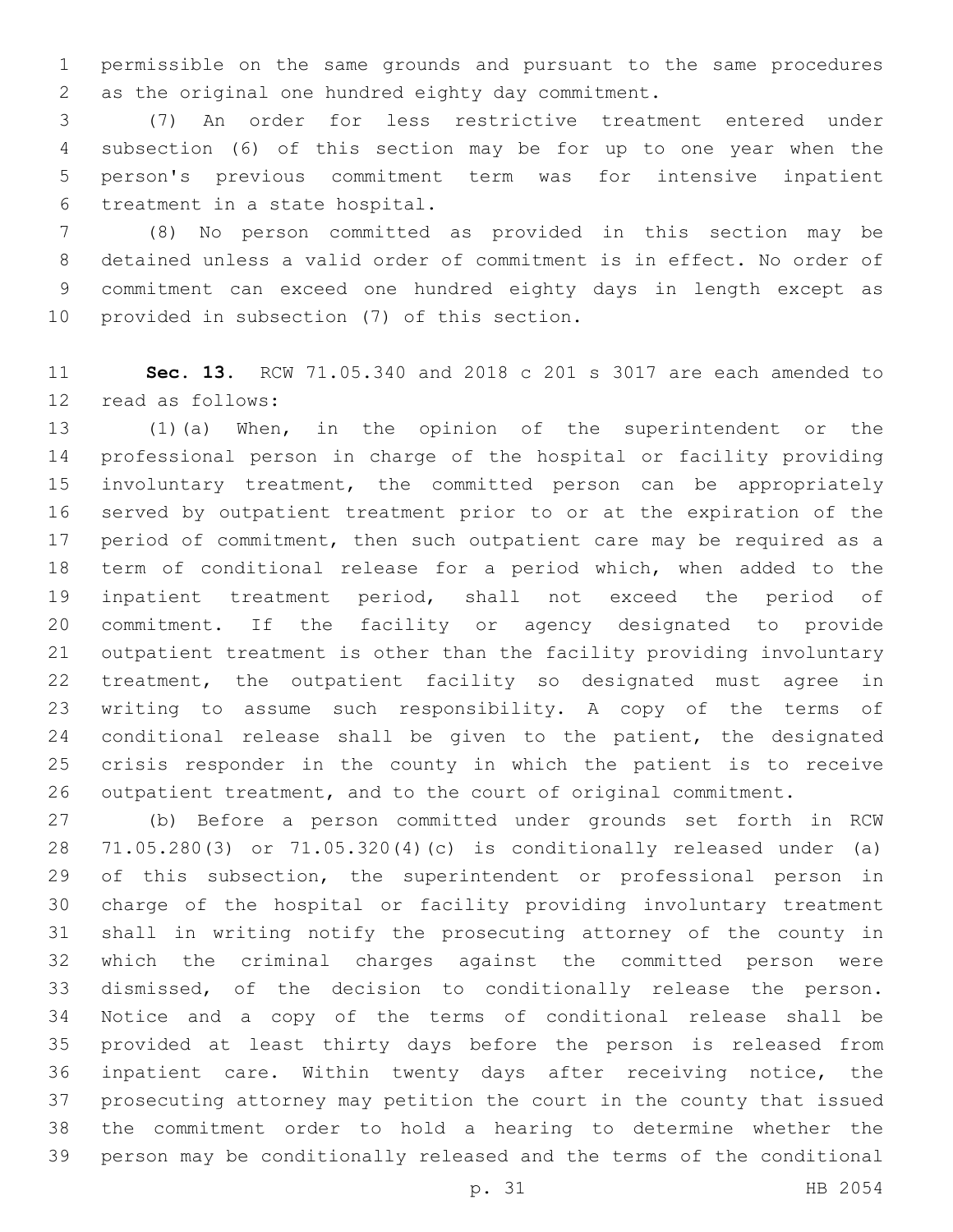release. The prosecuting attorney shall provide a copy of the petition to the superintendent or professional person in charge of the hospital or facility providing involuntary treatment, the attorney, if any, and guardian or conservator of the committed person, and the court of original commitment. If the county in which the committed person is to receive outpatient treatment is the same county in which the criminal charges against the committed person were dismissed, then the court shall, upon the motion of the prosecuting attorney, transfer the proceeding to the court in that county. The court shall conduct a hearing on the petition within ten days of the filing of the petition. The committed person shall have the same rights with respect to notice, hearing, and counsel as for an involuntary treatment proceeding, except as set forth in this subsection and except that there shall be no right to jury trial. The issue to be determined at the hearing is whether or not the person may be conditionally released without substantial danger to other persons, or substantial likelihood of committing criminal acts jeopardizing public safety or security. If the court disapproves of the conditional release, it may do so only on the basis of substantial evidence. Pursuant to the determination of the court upon the hearing, the conditional release of the person shall be approved by the court on the same or modified conditions or the person shall be returned for involuntary treatment on an inpatient basis subject to release at the end of the period for which he or she was committed, or otherwise in accordance with the provisions of this 26 chapter.

 (2) The facility or agency designated to provide outpatient care 28 or the secretary of the department of ((social and health services)) behavioral health facilities may modify the conditions for continued release when such modification is in the best interest of the person. Notification of such changes shall be sent to all persons receiving a copy of the original conditions. Enforcement or revocation proceedings related to a conditional release order may occur as 34 provided under RCW 71.05.590.

 **Sec. 14.** RCW 71.05.425 and 2018 c 201 s 3019 are each amended to read as follows:36

 (1)(a) Except as provided in subsection (2) of this section, at the earliest possible date, and in no event later than thirty days before conditional release, final release, authorized leave under RCW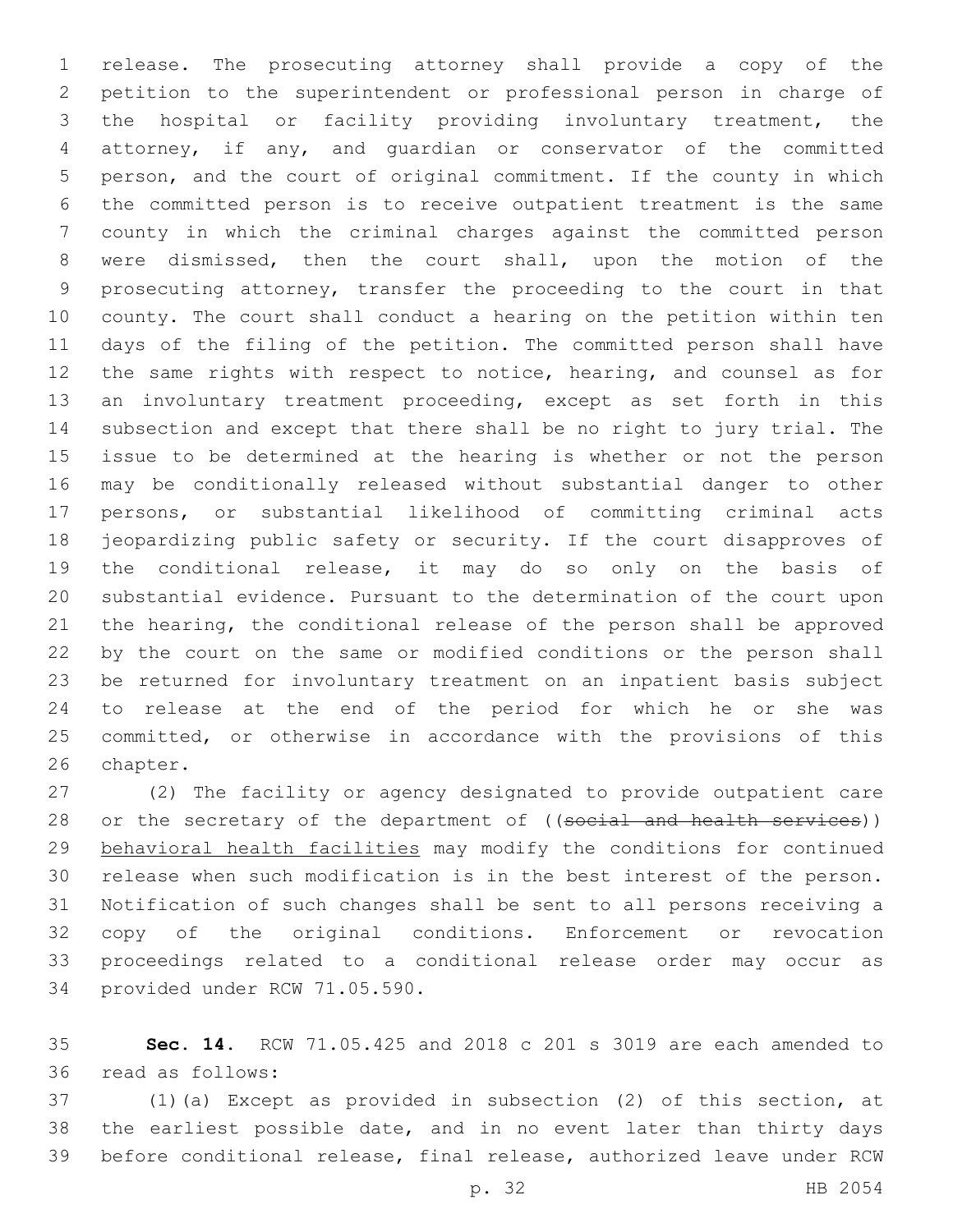71.05.325(2), or transfer to a facility other than a state mental hospital, the superintendent shall send written notice of conditional release, release, authorized leave, or transfer of a person committed under RCW 71.05.280(3) or 71.05.320(4)(c) following dismissal of a sex, violent, or felony harassment offense pursuant to RCW 10.77.086(4) to the following:6

 (i) The chief of police of the city, if any, in which the person 8 will reside;

 (ii) The sheriff of the county in which the person will reside; 10 and

 (iii) The prosecuting attorney of the county in which the criminal charges against the committed person were dismissed.

 (b) The same notice as required by (a) of this subsection shall be sent to the following, if such notice has been requested in writing about a specific person committed under RCW 71.05.280(3) or 71.05.320(4)(c) following dismissal of a sex, violent, or felony 17 harassment offense pursuant to RCW 10.77.086(4):

 (i) The victim of the sex, violent, or felony harassment offense that was dismissed pursuant to RCW 10.77.086(4) preceding commitment under RCW 71.05.280(3) or 71.05.320(4)(c) or the victim's next of kin 21 if the crime was a homicide;

 (ii) Any witnesses who testified against the person in any court 23 proceedings;

 (iii) Any person specified in writing by the prosecuting attorney. Information regarding victims, next of kin, or witnesses requesting the notice, information regarding any other person specified in writing by the prosecuting attorney to receive the notice, and the notice are confidential and shall not be available to 29 the person committed under this chapter; and

 (iv) The chief of police of the city, if any, and the sheriff of the county, if any, which had jurisdiction of the person on the date 32 of the applicable offense.

 (c) The thirty-day notice requirements contained in this subsection shall not apply to emergency medical transfers.

 (d) The existence of the notice requirements in this subsection will not require any extension of the release date in the event the 37 release plan changes after notification.

 (2) If a person committed under RCW 71.05.280(3) or 71.05.320(4)(c) following dismissal of a sex, violent, or felony harassment offense pursuant to RCW 10.77.086(4) escapes, the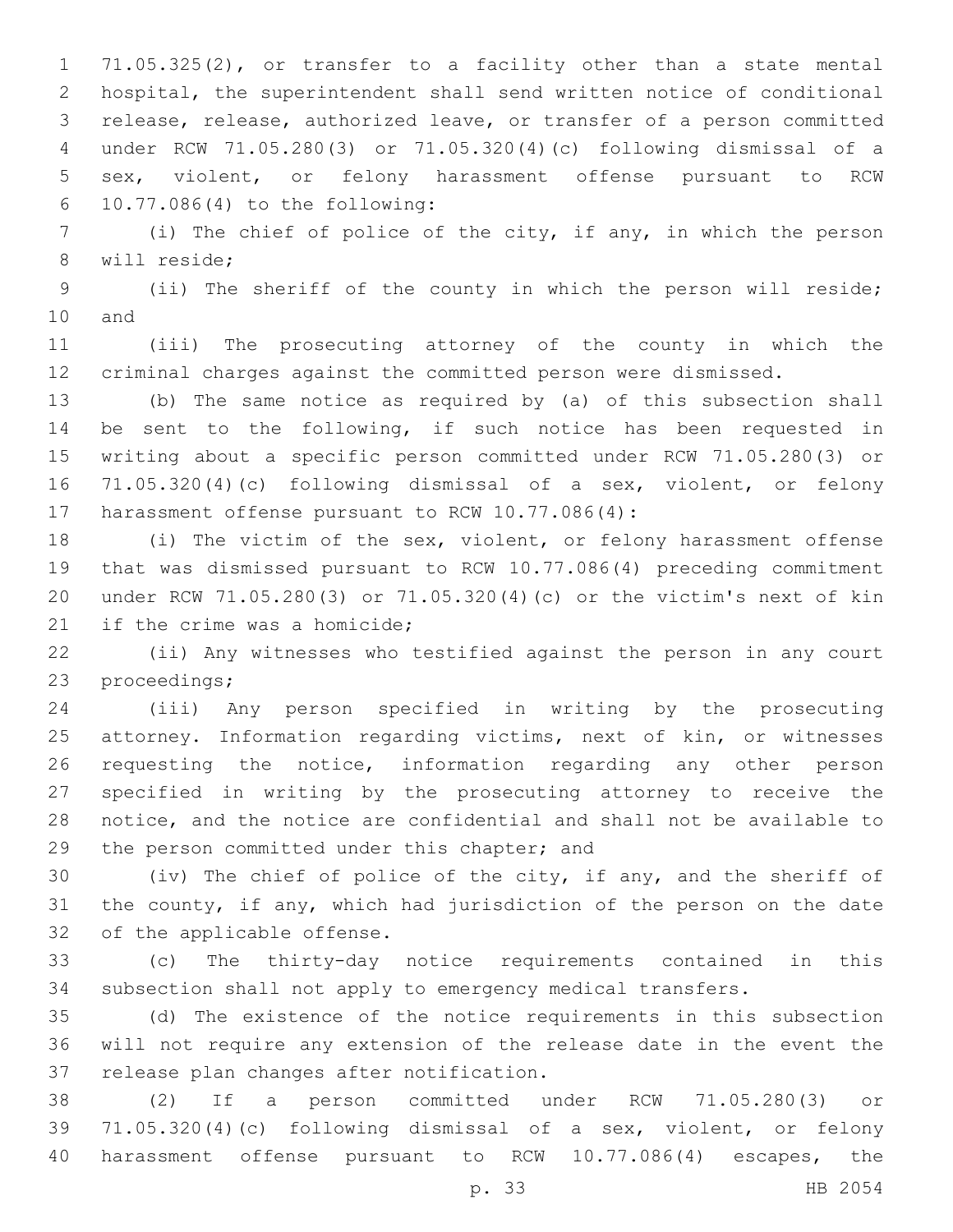superintendent shall immediately notify, by the most reasonable and expedient means available, the chief of police of the city and the sheriff of the county in which the person escaped and in which the person resided immediately before the person's arrest and the prosecuting attorney of the county in which the criminal charges against the committed person were dismissed. If previously requested, the superintendent shall also notify the witnesses and the victim of the sex, violent, or felony harassment offense that was dismissed pursuant to RCW 10.77.086(4) preceding commitment under RCW 71.05.280(3) or 71.05.320(4) or the victim's next of kin if the crime 11 was a homicide. In addition, the secretary of the department of behavioral health facilities shall also notify appropriate parties pursuant to RCW 70.02.230(2)(n). If the person is recaptured, the superintendent shall send notice to the persons designated in this subsection as soon as possible but in no event later than two working 16 days after the department of ((social and health services)) 17 behavioral health facilities learns of such recapture.

 (3) If the victim, the victim's next of kin, or any witness is under the age of sixteen, the notice required by this section shall be sent to the parent or legal guardian of the child.

 (4) The superintendent shall send the notices required by this 22 chapter to the last address provided to the department of ((social and health services)) behavioral health facilities by the requesting 24 party. The requesting party shall furnish the department of ((social 25 and health services)) behavioral health facilities with a current 26 address.

 (5) For purposes of this section the following terms have the 28 following meanings:

 (a) "Violent offense" means a violent offense under RCW 30 9.94A.030;

(b) "Sex offense" means a sex offense under RCW 9.94A.030;

 (c) "Next of kin" means a person's spouse, state registered domestic partner, parents, siblings, and children;

 (d) "Felony harassment offense" means a crime of harassment as 35 defined in RCW 9A.46.060 that is a felony.

 **Sec. 15.** RCW 71.05.520 and 2018 c 201 s 3023 are each amended to 37 read as follows:

 The authority as the state's behavioral health authority, the department of ((social and health services)) behavioral health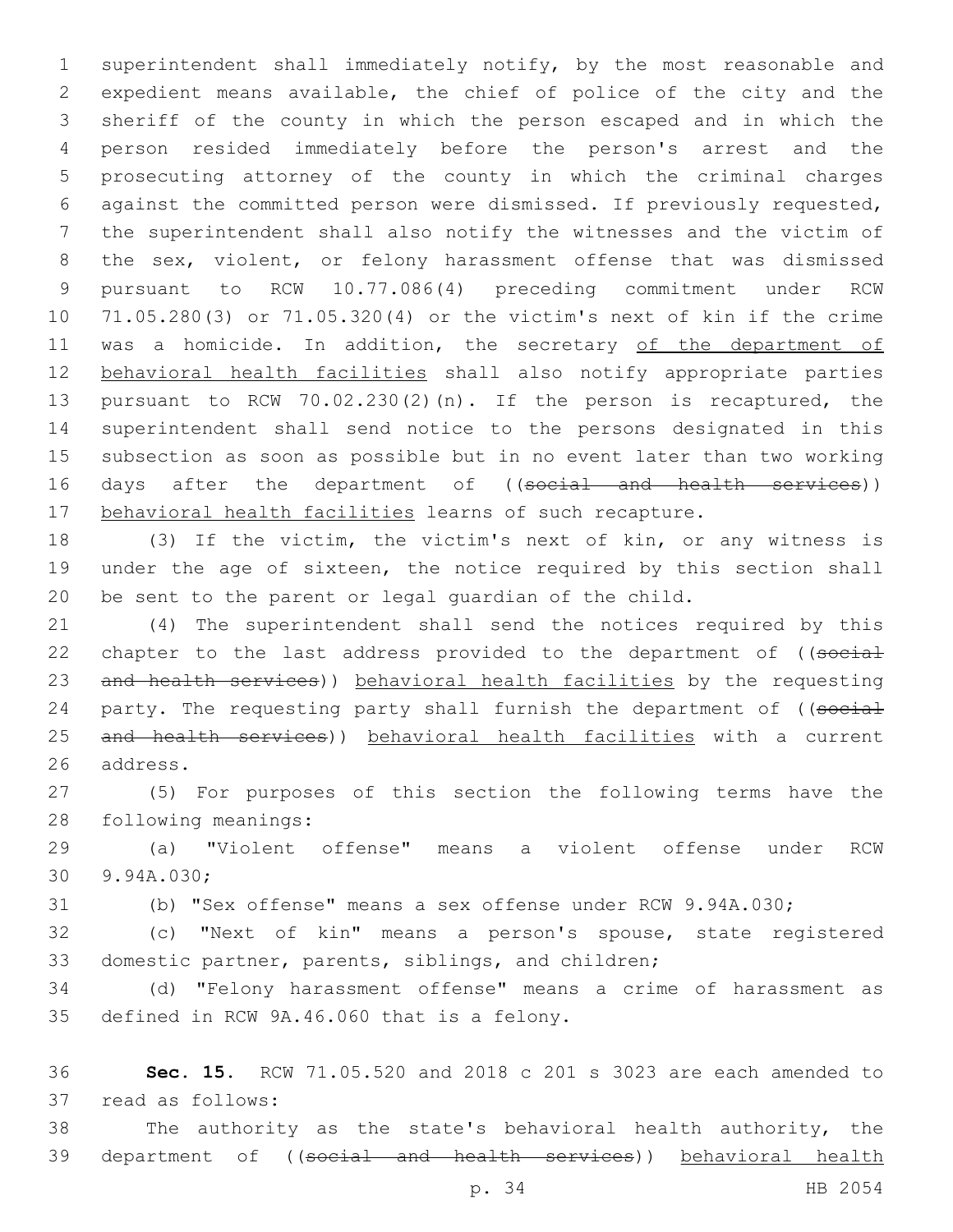1 facilities in its operation of the state hospitals, and the department of health in exercising its function of licensing and certification of behavioral health providers and facilities shall have the responsibility to determine whether all rights of individuals recognized and guaranteed by the provisions of this chapter and the Constitutions of the state of Washington and the United States are in fact protected and effectively secured. To this end, each agency shall assign appropriate staff who shall from time to time as may be necessary have authority to examine records, inspect facilities, attend proceedings, and do whatever is necessary to monitor, evaluate, and assure adherence to such rights. Such persons shall also recommend such additional safeguards or procedures as may be appropriate to secure individual rights set forth in this chapter and as guaranteed by the state and federal Constitutions.

 **Sec. 16.** RCW 71.05.560 and 2018 c 201 s 3025 are each amended to 16 read as follows:

17 The department, the department of ((social and health services)) 18 behavioral health facilities, and the authority shall adopt such rules as may be necessary to effectuate the intent and purposes of this chapter, which shall include but not be limited to evaluation of the quality of the program and facilities operating pursuant to this chapter, evaluation of the effectiveness and cost effectiveness of such programs and facilities, and procedures and standards for licensing or certification and other action relevant to evaluation and treatment facilities, secure detoxification facilities, and approved substance use disorder treatment programs.

 **Sec. 17.** RCW 71.05.620 and 2018 c 201 s 3028 are each amended to 28 read as follows:

 (1) The files and records of court proceedings under this chapter and chapter 71.34 RCW shall be closed but shall be accessible to: 31 (a) The department;

- (b) The department of social and health services;
- 33 (c) The authority;
- (d) The department of behavioral health facilities;
- (e) The state hospitals as defined in RCW 72.23.010;
- 36  $((\text{+e})^2)(\text{f})$  Any person who is the subject of a petition;
- 37  $((\text{#})) (q)$  The attorney or quardian of the person;
- 38  $((\overline{a})$  (h) Resource management services for that person; and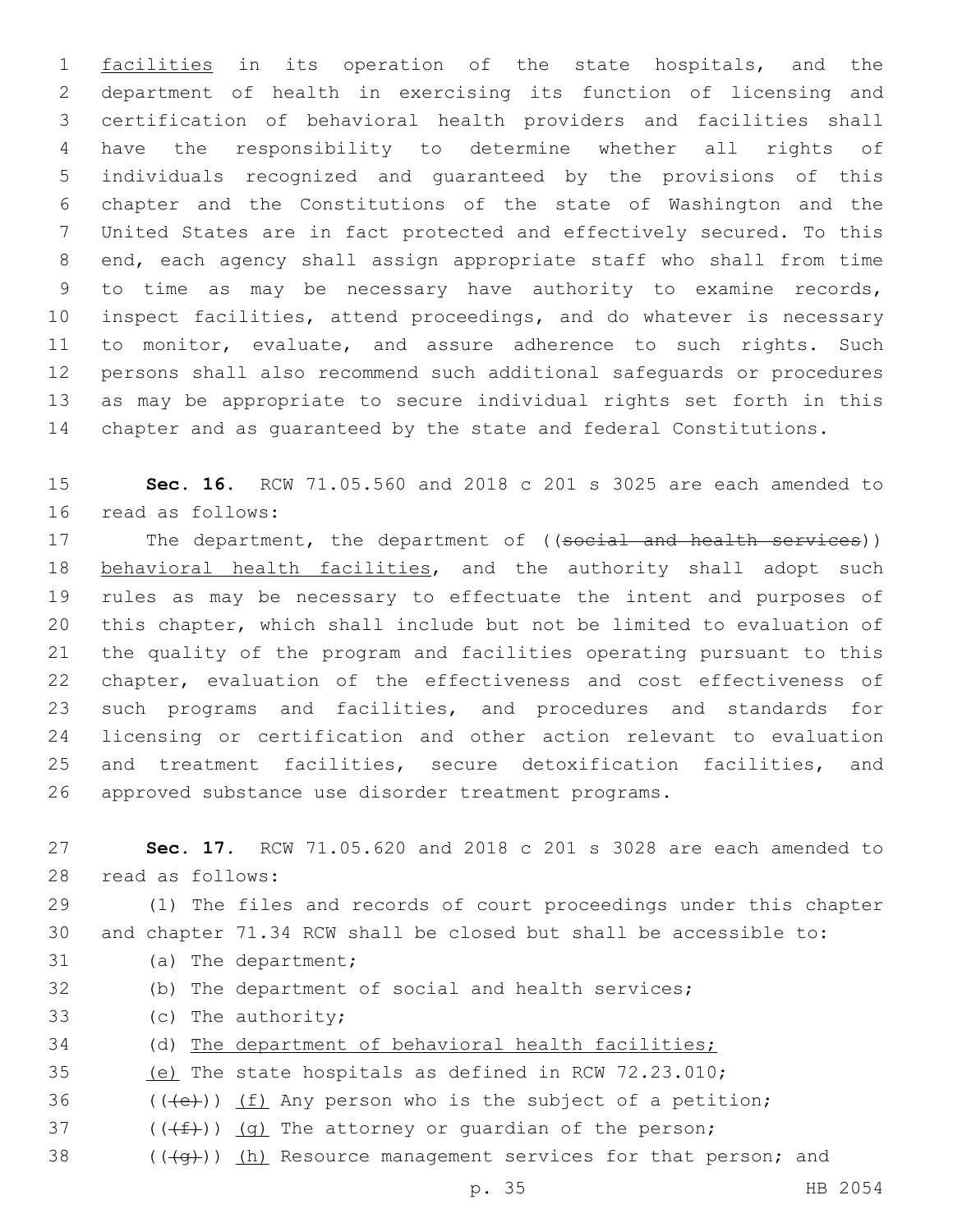1 (( $(h)$ )) (i) Service providers authorized to receive such 2 information by resource management services.

(2) The authority shall adopt rules to implement this section.

 **Sec. 18.** RCW 71.05.801 and 2018 c 201 s 3036 are each amended to 5 read as follows:

 When appropriate and subject to available funds, the treatment and training of a person with a developmental disability who is 8 committed to the custody of the department of ((social and health 9 services)) behavioral health facilities or to a facility licensed or certified for ninety day treatment by the department for a further period of intensive treatment under RCW 71.05.320 must be provided in a program specifically reserved for the treatment and training of persons with developmental disabilities. A person so committed shall receive habilitation services pursuant to an individualized service plan specifically developed to treat the behavior which was the subject of the criminal proceedings. The treatment program shall be administered by developmental disabilities professionals and others trained specifically in the needs of persons with developmental 19 disabilities. The department of ((social and health services)) behavioral health facilities may limit admissions to this specialized program in order to ensure that expenditures for services do not exceed amounts appropriated by the legislature and allocated by the 23 department of ((social and health services)) behavioral health 24 facilities for such services. The department of ((social and health services)) behavioral health facilities may establish admission priorities in the event that the number of eligible persons exceeds 27 the limits set by the department of ((social and health services)) 28 behavioral health facilities.

 **Sec. 19.** RCW 71.34.380 and 2018 c 201 s 5006 are each amended to 30 read as follows:

 (1) The department, the department of health, the department of behavioral health facilities, and the authority shall adopt such rules pursuant to chapter 34.05 RCW as may be necessary to effectuate 34 the intent and purposes of this chapter.

 (2) The authority shall evaluate the quality, effectiveness, efficiency, and use of services, procedures and standards for commitment, and establish criteria and procedures for placement and 38 transfer of committed minors.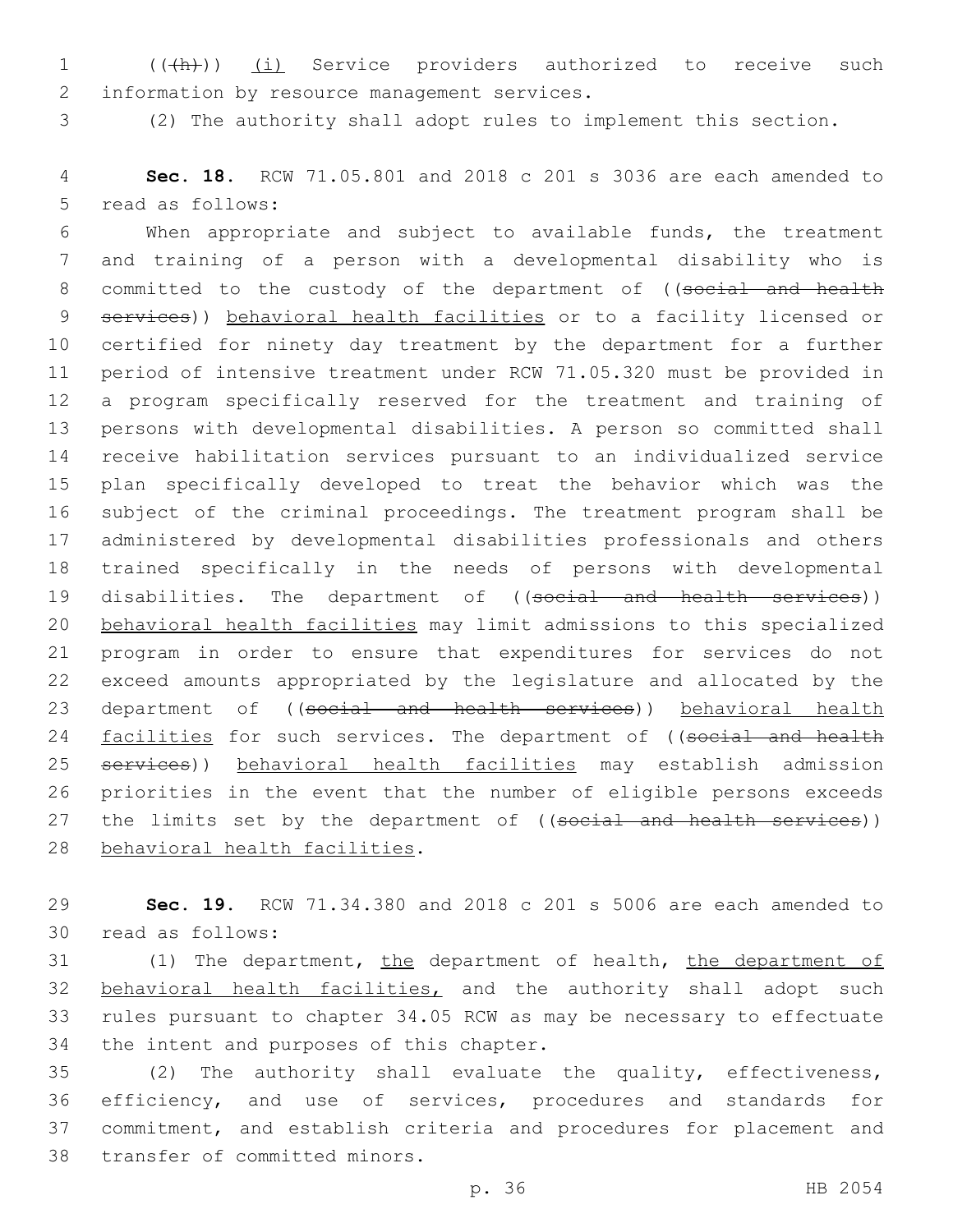(3) The department of health shall regulate the evaluation and 2 treatment facilities and programs.

 (4) The department of behavioral health facilities shall operate 4 and maintain the child study and treatment center.

 **Sec. 20.** RCW 71A.10.020 and 2014 c 139 s 2 are each reenacted and amended to read as follows:6

 As used in this title, the following terms have the meanings 8 indicated unless the context clearly requires otherwise.

 (1) "Assessment" means an evaluation is provided by the 10 department to determine:

 (a) If the individual meets functional and financial criteria for 12 medicaid services; and

(b) The individual's support needs for service determination.

 (2) "Community residential support services," or "community support services," and "in-home services" means one or more of the 16 services listed in RCW 71A.12.040.

 (3) "Crisis stabilization services" means services provided to persons with developmental disabilities who are experiencing behaviors that jeopardize the safety and stability of their current living situation. Crisis stabilization services include:

 (a) Temporary intensive services and supports, typically not to exceed sixty days, to prevent psychiatric hospitalization, institutional placement, or other out-of-home placement; and

 (b) Services designed to stabilize the person and strengthen their current living situation so the person may continue to safely reside in the community during and beyond the crisis period.

 (4) "Department" means the department of social and health services, except as provided in chapter 71A.20 RCW.

 (5) "Developmental disability" means a disability attributable to intellectual disability, cerebral palsy, epilepsy, autism, or another neurological or other condition of an individual found by the secretary to be closely related to an intellectual disability or to require treatment similar to that required for individuals with intellectual disabilities, which disability originates before the individual attains age eighteen, which has continued or can be expected to continue indefinitely, and which constitutes a substantial limitation to the individual. By January 1, 1989, the department shall promulgate rules which define neurological or other conditions in a way that is not limited to intelligence quotient

p. 37 HB 2054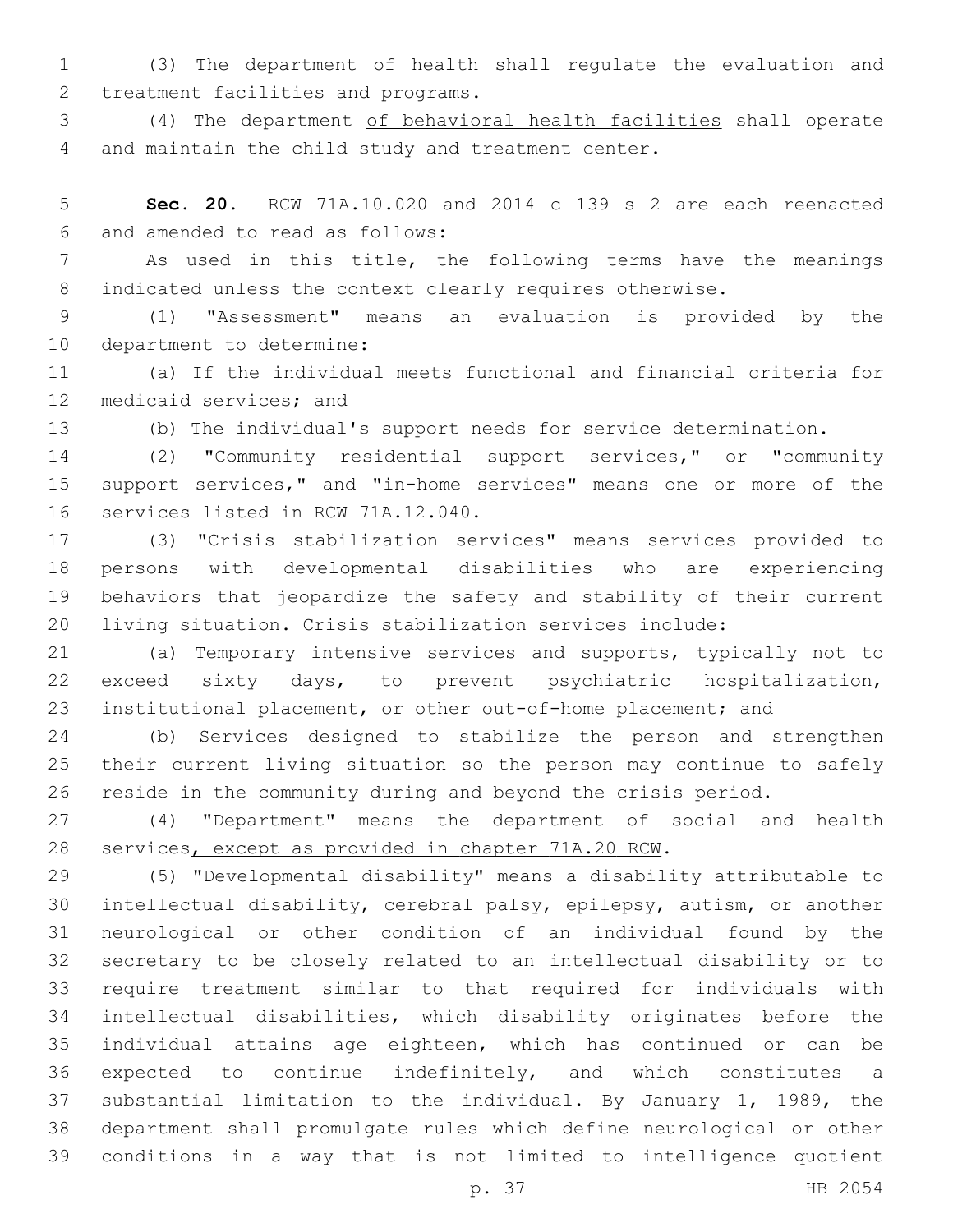scores as the sole determinant of these conditions, and notify the 2 legislature of this action.

 (6) "Eligible person" means a person who has been found by the secretary under RCW 71A.16.040 to be eligible for services.

 (7) "Habilitative services" means those services provided by program personnel to assist persons in acquiring and maintaining life skills and to raise their levels of physical, mental, social, and vocational functioning. Habilitative services include education, 9 training for employment, and therapy.

 (8) "Legal representative" means a parent of a person who is under eighteen years of age, a person's legal guardian, a person's limited guardian when the subject matter is within the scope of the limited guardianship, a person's attorney-at-law, a person's attorney-in-fact, or any other person who is authorized by law to act 15 for another person.

 (9) "Notice" or "notification" of an action of the secretary 17 means notice in compliance with RCW 71A.10.060.

 (10) "Residential habilitation center" means a state-operated facility for persons with developmental disabilities governed by 20 chapter 71A.20 RCW.

 (11) "Respite services" means relief for families and other caregivers of people with disabilities, typically not to exceed ninety days, to include both in-home and out-of-home respite care on an hourly and daily basis, including twenty-four hour care for several consecutive days. Respite care workers provide supervision, companionship, and personal care services temporarily replacing those provided by the primary caregiver of the person with disabilities. Respite care may include other services needed by the client, including medical care which must be provided by a licensed health 30 care practitioner.

 (12) "Secretary" means the secretary of social and health 32 services or the secretary's designee, except as provided in chapter 71A.20 RCW.33

 (13) "Service" or "services" means services provided by state or 35 local government to carry out this title.

 (14) "Service request list" means a list of eligible persons who have received an assessment for service determination and their assessment shows that they meet the eligibility requirements for the requested service but were denied access due to funding limits.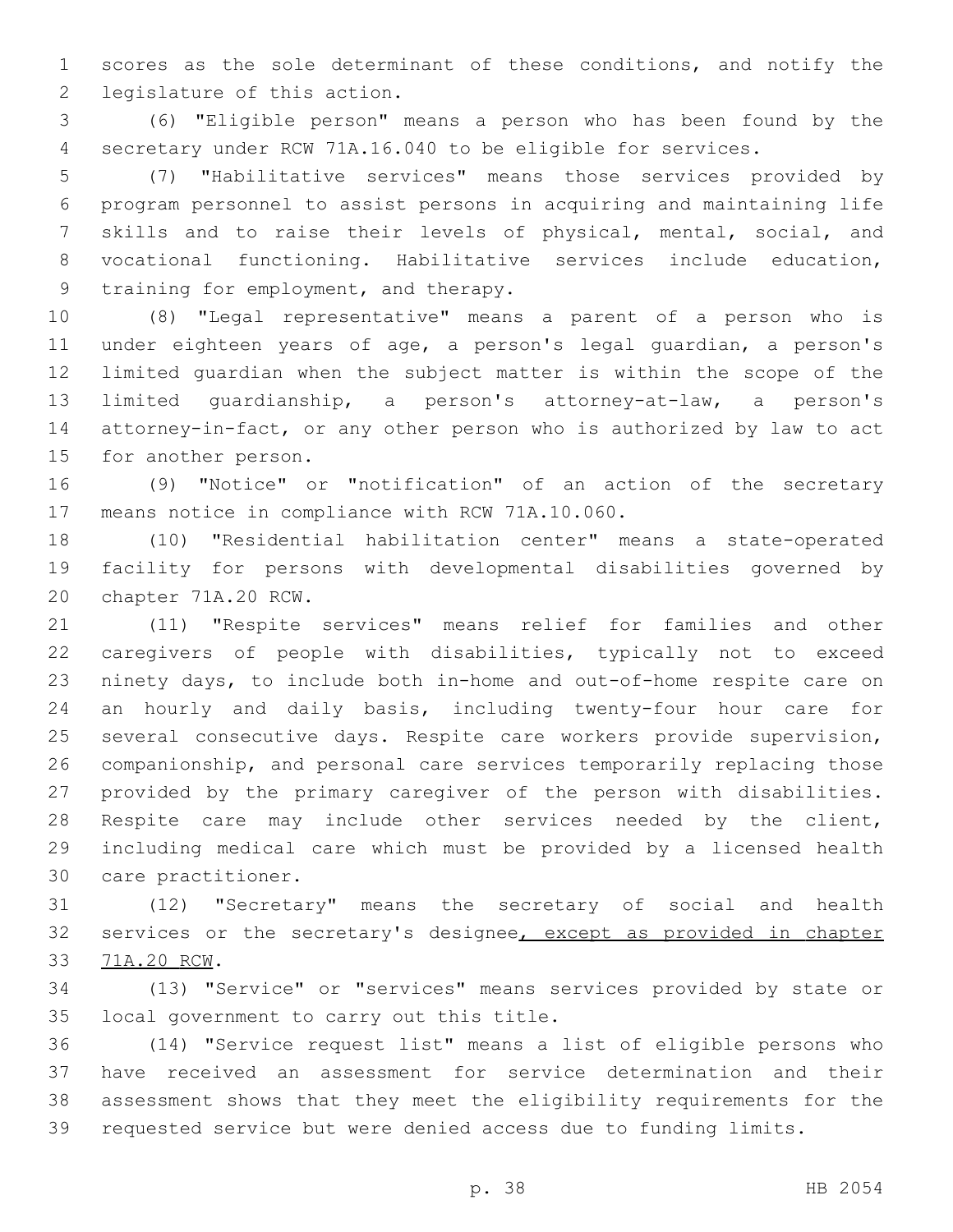(15) "State-operated living alternative" means programs for community residential services which may include assistance with activities of daily living, behavioral, habilitative, interpersonal, protective, medical, nursing, and mobility supports to individuals who have been assessed by the department as meeting state and federal requirements for eligibility in home and community-based waiver programs for individuals with developmental disabilities. State- operated living alternatives are operated and staffed with state 9 employees.

 (16) "Supported living" means community residential services and housing which may include assistance with activities of daily living, behavioral, habilitative, interpersonal, protective, medical, nursing, and mobility supports provided to individuals with disabilities who have been assessed by the department as meeting state and federal requirements for eligibility in home and community- based waiver programs for individuals with developmental disabilities. Supported living services are provided under contracts with private agencies or with individuals who are not state 19 employees.

 (17) "Vacancy" means an opening at a residential habilitation center, which when filled, would not require the center to exceed its 22 biennially budgeted capacity.

 NEW SECTION. **Sec. 21.** A new section is added to chapter 71A.20 24 RCW to read as follows:

 The definitions in this section apply throughout this chapter 26 unless the context clearly requires otherwise.

 (1) "Department" means the department of behavioral health 28 facilities.

 (2) "Secretary" means the secretary of the department of 30 behavioral health facilities.

 NEW SECTION. **Sec. 22.** Sections 1 through 5 of this act constitute a new chapter in Title 43 RCW.

 NEW SECTION. **Sec. 23.** Section 11 of this act expires July 1, 2026.

 NEW SECTION. **Sec. 24.** Section 12 of this act takes effect July 36 1, 2026.